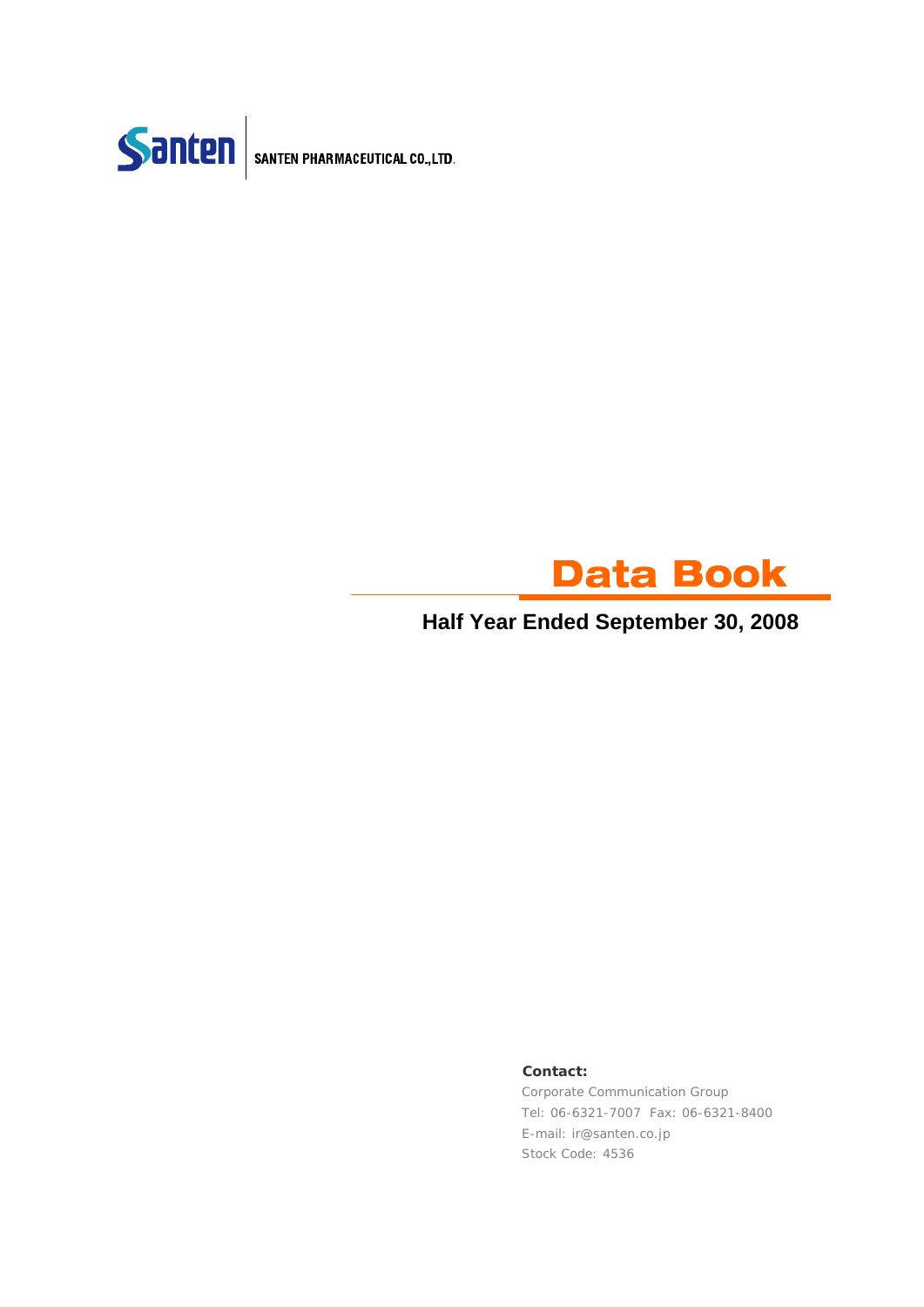# Contents



| <b>Financial highlights</b>     |                                              |                                                              | $\overline{2}$ |
|---------------------------------|----------------------------------------------|--------------------------------------------------------------|----------------|
|                                 |                                              | Consolidated financial summary                               | 2              |
|                                 |                                              | Consolidated balance sheets summary                          | $\overline{c}$ |
|                                 |                                              | Consolidated financial indexes                               | 2              |
|                                 |                                              | Consolidated other figures                                   | 2              |
| <b>Consolidated information</b> |                                              |                                                              | 4              |
|                                 | Consolidated income statements               |                                                              | 4              |
|                                 | Income statements details                    |                                                              | 5              |
|                                 |                                              | Major Selling, general and administrative expenses           | 5              |
|                                 |                                              | Major Non-operating income and expenses                      | 5              |
|                                 |                                              | Major Extraordinary gain and loss                            | 5              |
|                                 | Sales details                                |                                                              | 6              |
|                                 |                                              | Sales of major prescription pharmaceuticals                  | 6              |
|                                 |                                              | Sales by division                                            | 8              |
|                                 | Breakdown by geographic segment              |                                                              | 9              |
|                                 |                                              | Breakdown by geographic segment                              | 9              |
|                                 |                                              | Overseas sales                                               | 9              |
|                                 | Consolidated balance sheets                  |                                                              | 10             |
|                                 |                                              | <b>Assets</b>                                                | 10             |
|                                 |                                              | Liabilities and net assets                                   | 11             |
|                                 | Consolidated statements of cash flows        |                                                              | 12             |
|                                 | Capital expenditures and number of employees |                                                              | 13             |
|                                 |                                              | Capital expenditures                                         | 13             |
|                                 |                                              | Depreciation and amortization                                | 13             |
|                                 |                                              | Lease expenses                                               | 13             |
|                                 |                                              | Number of employees                                          | 13             |
| <b>Reference information</b>    |                                              |                                                              | 14             |
|                                 | Research & development                       |                                                              | 14             |
|                                 |                                              | Pipeline of prescription pharmaceuticals (Clinical studies)  | 14             |
|                                 |                                              | Pipeline of prescription pharmaceuticals                     | 15             |
|                                 |                                              | (In preparation for clinical trials)                         |                |
|                                 |                                              | License out                                                  | 15             |
|                                 |                                              | Changes from August 4, 2008                                  | 15             |
|                                 | Pharmaceutical market in Japan               |                                                              | 16             |
|                                 |                                              | Revision of National Health Insurance (NHI) drug prices      | 16             |
|                                 |                                              | Major healthcare reforms                                     | 16             |
|                                 |                                              | Market shares                                                | 17             |
|                                 |                                              | Market shares by therapeutic area - prescription ophthalmics | 17             |
|                                 | Stock information                            |                                                              | 18             |
|                                 |                                              | Stock price                                                  | 18             |
|                                 |                                              | Major shareholders                                           | 18             |
|                                 |                                              | Stock option                                                 | $18\,$         |
|                                 |                                              | Purchase of Treasury stock                                   | 18             |
|                                 |                                              | Breakdown of shareholding by number of shares                | 19             |
|                                 |                                              | Breakdown of shareholding by number of shareholders          | 19             |
|                                 | Consolidated subsidiaries                    |                                                              | 20             |
|                                 | News releases                                |                                                              | 21             |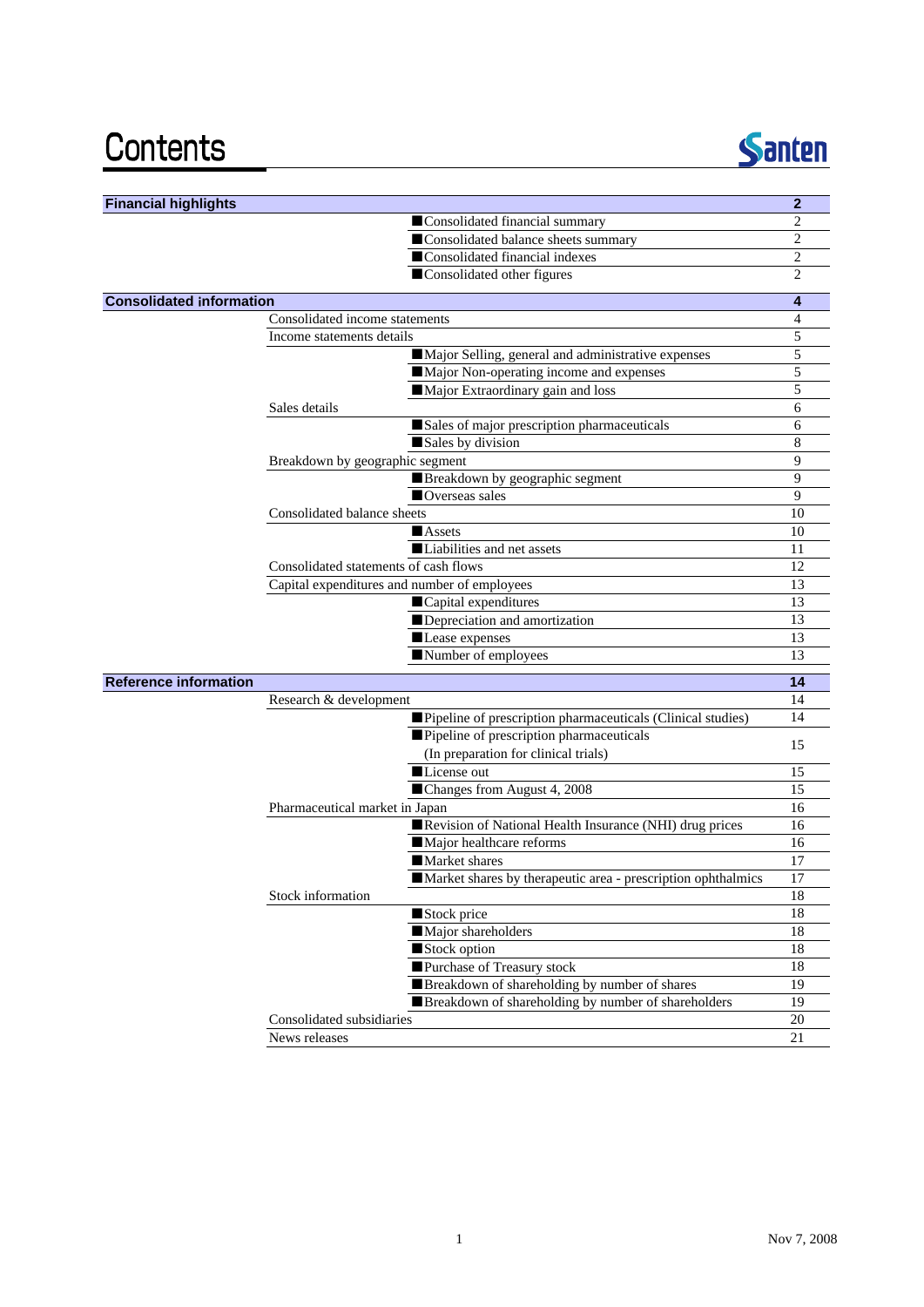# **Financial highlights**

## $\blacksquare$  Consolidated financial summary  $\blacksquare$

| $\blacksquare$ Consondated Imancial Summary |        |         |        |         |        |                   |                           | (Millions of yen) |
|---------------------------------------------|--------|---------|--------|---------|--------|-------------------|---------------------------|-------------------|
| <b>Half</b> year/year to                    | 9/2006 | 3/2007  | 9/2007 | 3/2008  |        | $9/2008$ % Change | 3/2009<br><b>Forecast</b> | % Change          |
| Net sales                                   | 51.380 | 100.485 | 51.942 | 103.394 | 52,217 | 0.5               | 104.000                   | 0.6               |
| Operating income                            | 12.105 | 20.412  | 10.668 | 20,370  | 5,636  | $-47.2$           | 15.100                    | $-25.9$           |
| Ordinary income                             | 12.247 | 20.843  | 10.971 | 20,702  | 6,014  | $-45.2$           | 15.600                    | $-24.6$           |
| Net income                                  | 7.747  | 13.147  | 6.918  | 12.650  | 3.724  | $-46.2$           | 9.800                     | $-22.5$           |
| Dividends per share (yen)                   | 30     | 65      | 40     | 80      | 40     |                   | 80                        |                   |
| $DOE$ $(\%)$                                | 4.2    | 4.4     | 5.3    | 5.4     | 5.3    |                   |                           |                   |

| Consolidated balance sheets summary |         |         |         |         |         | (Millions of yen) |
|-------------------------------------|---------|---------|---------|---------|---------|-------------------|
| <b>Half</b> year/year to            | 9/2006  | 3/2007  | 9/2007  | 3/2008  |         | $9/2008$ % Change |
| Total assets                        | 154.205 | 159,098 | 160,797 | 156,547 | 154.396 | $-4.0$            |
| Net assets                          | 124.804 | 128.645 | 131.827 | 127.118 | 127.583 | $-3.2$            |
| Interest-bearing debts              | 5.530   | 5.446   | 5.362   | 5.278   | 194     | $-96.4$           |

### ■Consolidated financial indexes

| <b>Half</b> year/year to            | 9/2006   | 3/2007   | 9/2007   | 3/2008   |          | $9/2008$ % Change | 3/2009<br><b>Forecast</b> | % Change |
|-------------------------------------|----------|----------|----------|----------|----------|-------------------|---------------------------|----------|
| EPS (yen)                           | 89.34    | 151.58   | 79.72    | 146.15   | 43.81    | $-45.0$           | 115.32                    | $-21.1$  |
| BPS(yen)                            | 1.438.24 | 1.481.83 | 1,517.43 | 1.494.48 | 1.498.47 | $-1.2$            |                           |          |
| Debt equity ratio (times)           | 0.04     | 0.04     | 0.04     | 0.04     | 0.00     |                   |                           |          |
| PER (times)                         | 16.8     | 20.0     | 18.2     | 15.9     | 30.5     |                   |                           |          |
| PBR (times)                         | 2.09     | 2.04     | 1.89     | 1.56     | 1.78     |                   |                           |          |
| $ROE$ (%)                           | 12.7     | 10.6     | 10.6     | 9.9      | 5.9      |                   |                           |          |
| $ROA$ $%$                           | 10.2     | 8.5      | 8.7      | 8.0      | 4.8      |                   |                           |          |
| * Free cash flows (millions of yen) | 4.097    | 11.404   | 5,152    | 12.316   | 4,078    | $-20.8$           |                           |          |
| * EBITDA (millions of yen)          | 14,831   | 25,890   | 13,233   | 25,172   | 8,288    | $-37.4$           |                           |          |

\*Free cash flows = (Cash flows from operating activities) - (Capital expenditures)

Not adjusting increase/decrease in trade receivables for fiscal years ending on holidays.

\*EBITDA = (Income before income taxes) + (Interest expense) + (Depreciation and amortization)

## ■Consolidated other figures

| <b>Half</b> year/year to                           | 9/2006 | 3/2007 | 9/2007 | 3/2008 |        | $9/2008$ % Change | 3/2009<br><b>Forecast</b> | % Change |
|----------------------------------------------------|--------|--------|--------|--------|--------|-------------------|---------------------------|----------|
| R&D expenses (millions of yen)                     | 6.332  | 13.663 | 6.355  | 12.941 | 11.832 | 86.2              | 19.400                    | 49.9     |
| Capital expenditures (millions of yen)             | 1.558  | 2.716  | 1.764  | 2.758  | 1.005  | $-43.0$           | 2.380                     | $-13.7$  |
| Depreciation and amortization<br>(millions of yen) | 1.545  | 3.295  | 1.631  | 3,353  | 1.645  | 0.9               | 3.700                     | 10.3     |
| Number of employees                                | 2.361  | 2.409  | 2.508  | 2.483  | 2,552  |                   |                           |          |

\*Forecasts in this report are based on the currently available information. Actual results may differ materially depending on a number of factors including adverse economic conditions etc.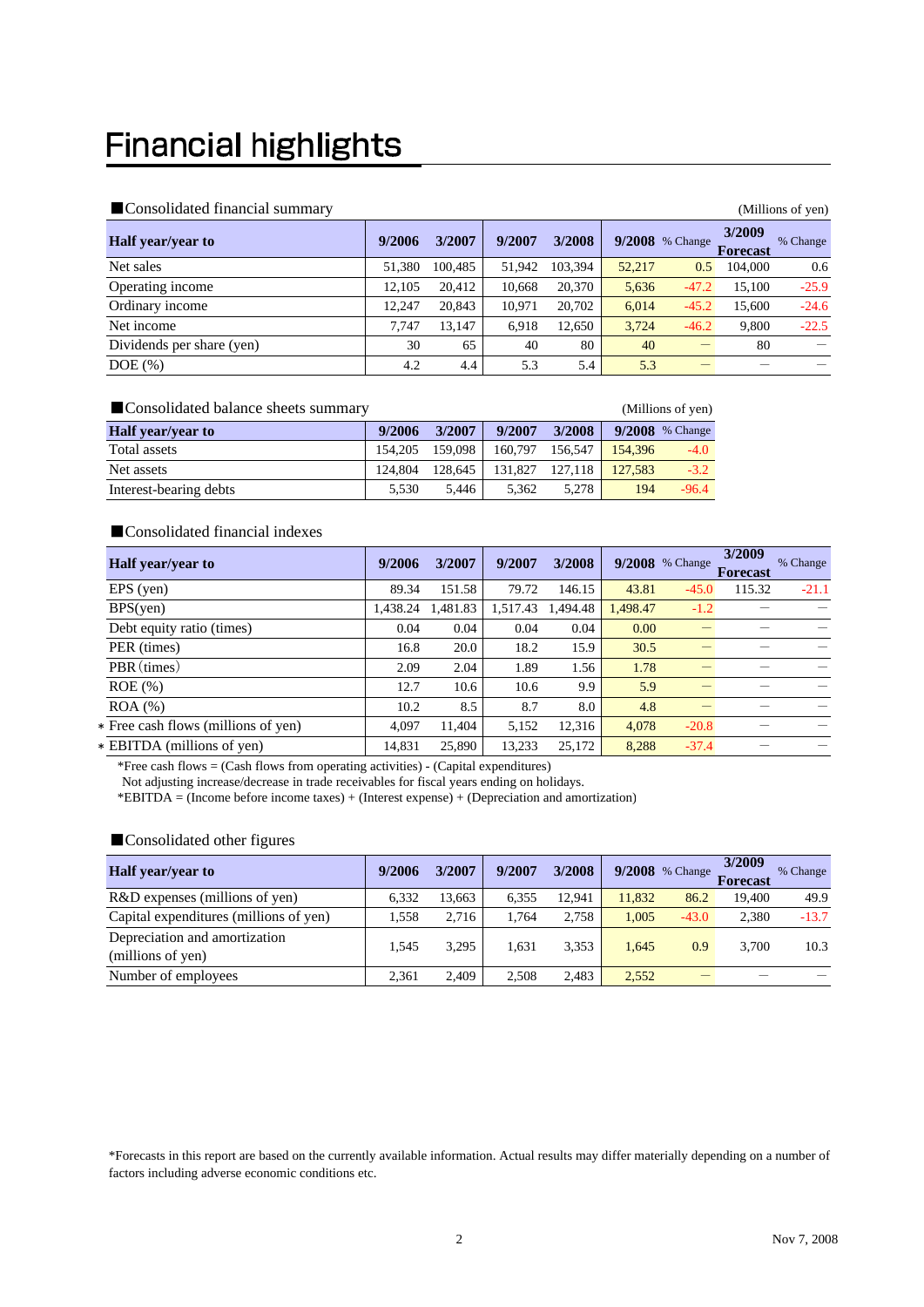

## ■Consolidated Financial summary (Graph)















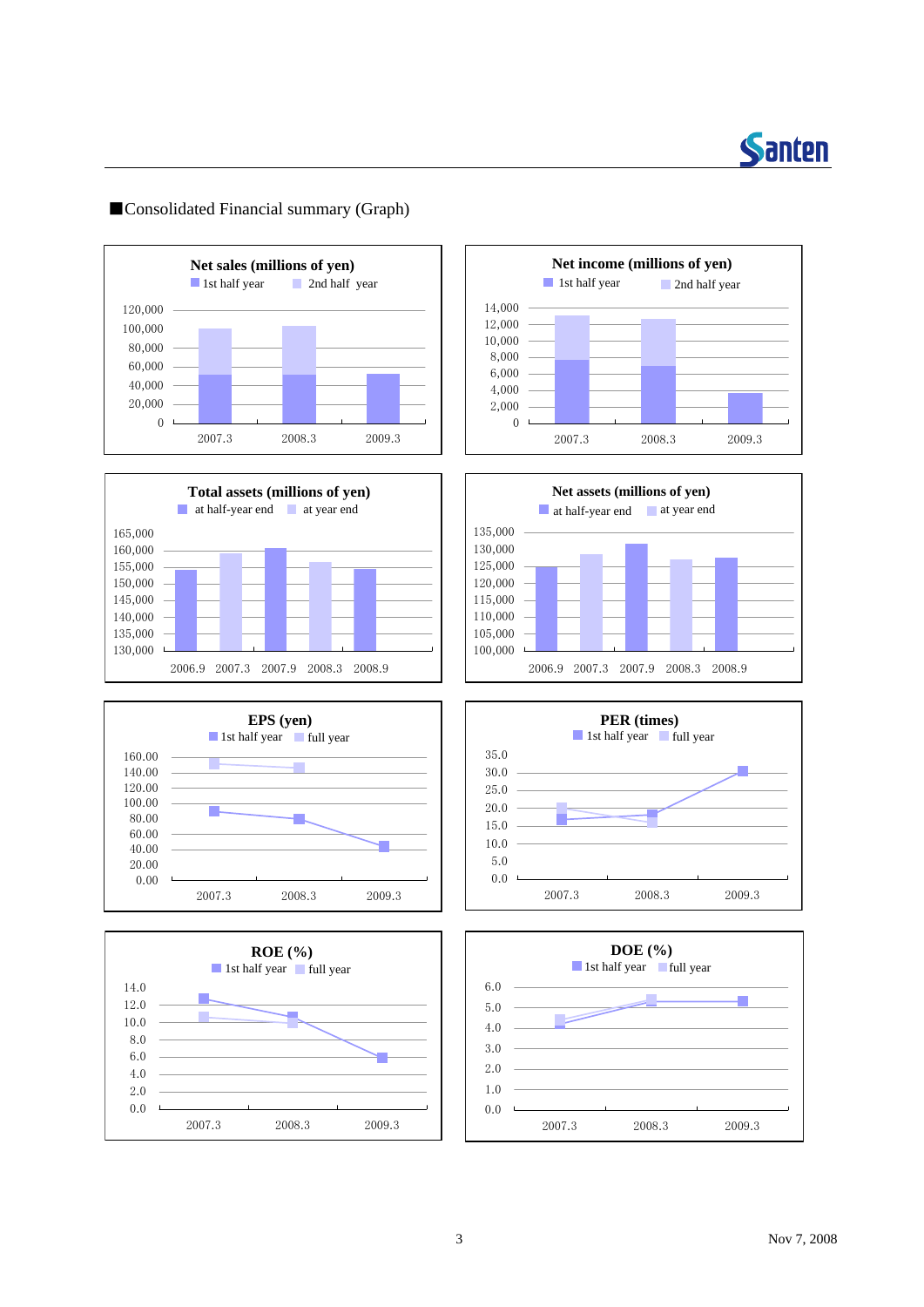# **Consolidated Information**

|                                              |        |         |          |         |          | (Millions of yen)                           |
|----------------------------------------------|--------|---------|----------|---------|----------|---------------------------------------------|
| Half year/year to                            | 9/2006 | 3/2007  | 9/2007   | 3/2008  | 9/2008   | Change over<br>previous half<br>year $(\%)$ |
| <b>Net sales</b>                             | 51,380 | 100,485 | 51,942   | 103,394 | 52,217   | 0.5                                         |
| Cost of sales                                | 18,080 | 35,483  | 18,310   | 36,513  | 18,423   | 0.6                                         |
| (Percentage of net sales)                    | 35.2%  | 35.3%   | 35.2%    | 35.3%   | 35.3%    |                                             |
| <b>Gross profit</b>                          | 33,300 | 65,001  | 33,632   | 66,880  | 33,793   | 0.5                                         |
| (Percentage of net sales)                    | 64.8%  | 64.7%   | 64.8%    | 64.7%   | 64.7%    |                                             |
| Selling, general and administrative expenses | 21,194 | 44,589  | 22,963   | 46,510  | 28,157   | 22.6                                        |
| (Percentage of net sales)                    | 41.2%  | 44.4%   | 44.3%    | 45.0%   | 53.9%    |                                             |
| R&D expenses                                 | 6,332  | 13,663  | 6,355    | 12,941  | 11,832   | 86.2                                        |
| (Percentage of net sales)                    | 12.3%  | 13.6%   | 12.2%    | 12.5%   | 22.7%    |                                             |
| <b>Operating income</b>                      | 12,105 | 20,412  | 10,668   | 20,370  | 5,636    | $-47.2$                                     |
| (Percentage of net sales)                    | 23.6%  | 20.3%   | 20.5%    | 19.7%   | 10.8%    |                                             |
| Non-operating income                         | 453    | 1,138   | 590      | 1,356   | 782      | 32.5                                        |
| Non-operating expenses                       | 311    | 707     | 287      | 1,024   | 403      | 40.2                                        |
| <b>Ordinary income</b>                       | 12,247 | 20,843  | 10,971   | 20,702  | 6,014    | $-45.2$                                     |
| (Percentage of net sales)                    | 23.8%  | 20.7%   | 21.1%    | 20.0%   | 11.5%    |                                             |
| Extraordinary gain                           | 250    | 250     | $\Omega$ | 237     | 18       | 30.941.5                                    |
| <b>Extraordinary</b> loss                    | 26     | 55      | 50       | 457     | 39       | $-22.0$                                     |
| Income before income taxes                   | 12,471 | 21,039  | 10,921   | 20,482  | 5,994    | $-45.1$                                     |
| (Percentage of net sales)                    | 24.3%  | 20.9%   | 21.0%    | 19.8%   | 11.5%    |                                             |
| Income taxes - current                       | 4,489  | 7,902   | 4.114    | 8,145   | 4,379    | 6.5                                         |
| Income taxes - deferred                      | 234    | $-10$   | $-111$   | $-313$  | $-2,109$ | 1,798.6                                     |
| <b>Net income</b>                            | 7,747  | 13,147  | 6,918    | 12,650  | 3,724    | $-46.2$                                     |
| (Percentage of net sales)                    | 15.1%  | 13.1%   | 13.3%    | 12.2%   | 7.1%     |                                             |

## 【Exchange rates】

|                          |        |        |        |        | _______ |
|--------------------------|--------|--------|--------|--------|---------|
| <b>Half</b> year/year to | 9/2006 | 3/2007 | 9/2007 | 3/2008 | 9/2008  |
| Exchange rate: US dollar | 115.25 | 16.86  | 119.35 | 114.29 | 105.75  |
| Euro                     | 144.56 | 148.99 | 161.78 | 161.98 | 163.13  |

(Yen)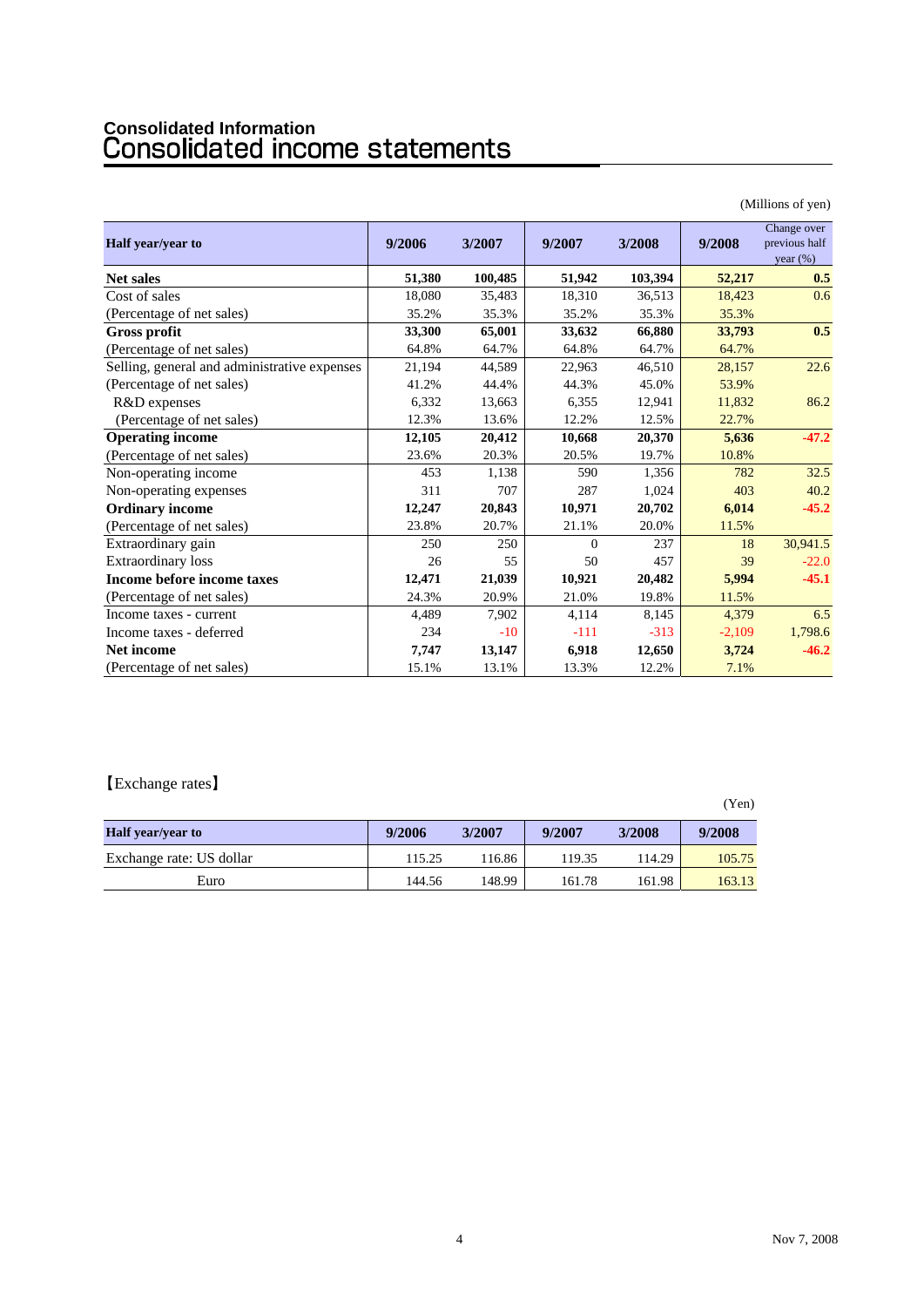

## ■Major Selling, general and administrative expenses (Millions of yen)

| Half year/year to        | 9/2006 | 3/2007 | 9/2007 | 3/2008 | 9/2008 | Change over<br>previous half<br>year $(\%)$ |
|--------------------------|--------|--------|--------|--------|--------|---------------------------------------------|
| Personnel expenses       | 5,733  | 12,197 | 6,591  | 13.220 | 6.694  | 1.6                                         |
| Sales promotion expenses | 1,772  | 3.944  | 1.993  | 4.184  | 2,100  | 5.4                                         |
| Royalty expenses         | 1,186  | 2,203  | 1.147  | 2.211  | 986    | $-14.0$                                     |
| Advertising expenses     | 1,105  | 1.807  | 1,249  | 2.671  | 991    | $-20.7$                                     |
| R&D expenses             | 6,332  | 13,663 | 6,355  | 12.941 | 11,832 | 86.2                                        |

## ■Major Non-operating income and expenses (Millions of yen)

| <b>Half</b> year/year to       | 9/2006 | 3/2007 | 9/2007 | 3/2008 | 9/2008 | Change over<br>previous half<br>year $(\%)$ |
|--------------------------------|--------|--------|--------|--------|--------|---------------------------------------------|
| Interest and dividend income   | 200    | 459    | 267    | 606    | 289    | 8.3                                         |
| Interest expense               | 34     | 90     | 44     | 96     | 45     | 1.0                                         |
| Equity in losses of affiliates |        | _      |        |        | 282    |                                             |

## ■Major Extraordinary gain and loss (Millions of yen)

| <b>Half</b> year/year to         | 9/2006 | 3/2007 | 9/2007 | 3/2008 | 9/2008 |
|----------------------------------|--------|--------|--------|--------|--------|
| Gain on sale of fixed assets     | 250    | 250    |        |        |        |
| Loss on disposal of fixed assets |        | 36     | 50     | 66     | 23     |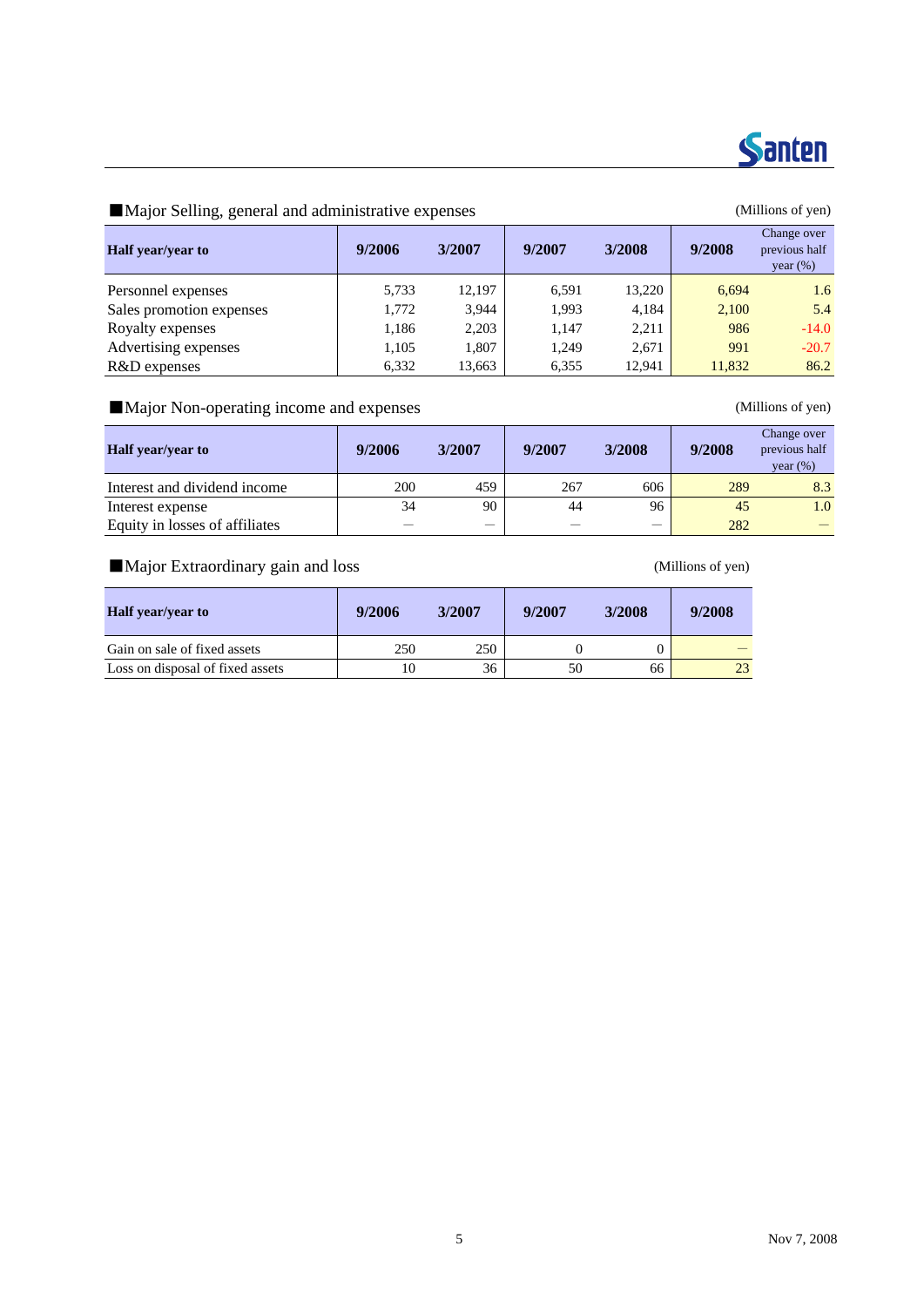## Sales details

## ■Sales of major prescription pharmaceuticals

| <b>Therapeutic category</b>        | <b>Generic name/formulation</b>                           | <b>Brand name</b>    |       | <b>Region</b> Launched |
|------------------------------------|-----------------------------------------------------------|----------------------|-------|------------------------|
|                                    |                                                           |                      |       |                        |
| Bacterial conjunctivitis           | levofloxacin/ophthalmic solution                          | Cravit               | Japan | Apr- $00$              |
|                                    | ofloxacin/ophthalmic solution                             | <b>Tarivid</b>       | Japan | $Sep-87$               |
|                                    | timolol maleate/ophthalmic solution                       | <b>Timoptol</b>      | Japan | $Sep-81$               |
| Glaucoma                           | timotol maleate/<br>long-acting ophthalmic solution       | <b>Timoptol XE</b>   | Japan | Nov-99                 |
|                                    | bunazosin hydrochloride                                   | <b>Detantol</b>      | Japan | $Sep-01$               |
|                                    | isopropyl unoprostone                                     | Rescula $\mathbb{X}$ | Japan | Oct-94                 |
| Allergy                            | levocabastine hydrochloride/<br>ophthalmic solution       | Livostin             | Japan | $Jan-01$               |
| Corneal disease                    | sodium hyaluronate/ophthalmic solution                    | <b>Hyalein</b>       | Japan | $Jun-95$               |
| Inflammation                       | fluorometholone/ophthalmic solution                       | <b>Flumetholon</b>   | Japan | $Oct-75$               |
| Early-stage senile cataract        | pirenoxine/ophthalmic solution                            | <b>Kary Uni</b>      | Japan | Jul-92                 |
| Vernal keratoconjunctivitis        | Ciclosporin/ophthalmic solution                           | <b>PAPILOCK Mini</b> | Japan | $Jan-06$               |
| Adjuvant for ophthalmic operations | sodium hyaluronate/<br>adjuvant for ophthalmic operations | <b>Opegan Hi</b>     | Japan | Jan- $95$              |
| Perfusate/lotion                   | oxiglutatione/ophthalmic perfusate and lotion             | <b>BSS PLUS</b>      | Japan | $Jan-92$               |
| Rheumatoid arthritis               | bucillamine/tablet                                        | <b>Rimatil</b>       | Japan | $Sep-87$               |
|                                    | salazosulfapyridine/enteric coated tablet                 | <b>Azulfidine EN</b> | Japan | Dec-95                 |

※Rescula: This product, which was launched in October 1994, has been sold by Santen Pharmaceutical Co., Ltd since October 2004.

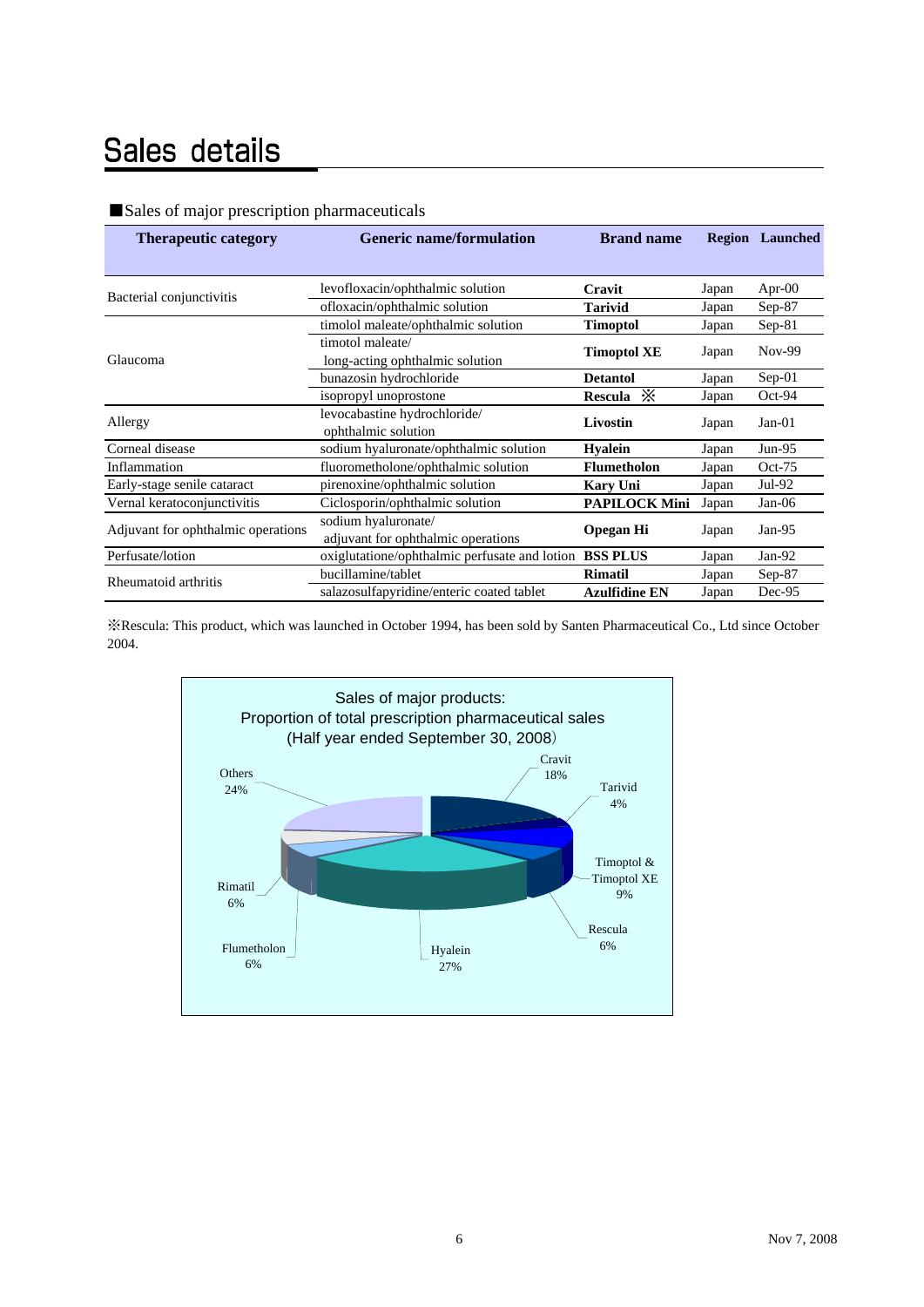

|        |        |        |                   |        |          |                           |          | (Millions of yen)    |
|--------|--------|--------|-------------------|--------|----------|---------------------------|----------|----------------------|
|        |        |        | Half year/year to |        |          |                           |          | <b>Brand name</b>    |
| 9/2006 | 3/2007 | 9/2007 | 3/2008            | 9/2008 | % Change | 3/2009<br><b>Forecast</b> | % Change |                      |
| 7,227  | 13,155 | 6,868  | 12,864            | 7,008  | 2.0      | 11,888                    | $-7.6$   | Cravit               |
| 2,037  | 3,524  | 1,828  | 3,139             | 1,451  | $-20.6$  | 2,619                     | $-16.6$  | <b>Tarivid</b>       |
| 1,975  | 3,816  | 1,877  | 3,574             | 1,741  | $-7.3$   | 3,163                     | $-11.5$  | <b>Timoptol</b>      |
| 1,615  | 3,258  | 1,747  | 3,432             | 1,822  | 4.3      | 3,606                     | 5.1      | <b>Timoptol XE</b>   |
| 1,158  | 2,288  | 1,194  | 2,337             | 1,182  | $-1.1$   | 2,337                     | 0.0      | <b>Detantol</b>      |
| 2,590  | 5,127  | 2,529  | 4,880             | 2,308  | $-8.7$   | 4,461                     | $-8.6$   | <b>Rescula</b>       |
| 1,656  | 4,305  | 1,472  | 4,341             | 1,390  | $-5.5$   | 3,766                     | $-13.2$  | <b>Livostin</b>      |
| 9,022  | 17,891 | 9,640  | 19,521            | 10,539 | 9.3      | 20,536                    | 5.2      | <b>Hyalein</b>       |
| 2,466  | 4,854  | 2,390  | 4,821             | 2,303  | $-3.6$   | 4,606                     | $-4.4$   | <b>Flumetholon</b>   |
| 1,760  | 3,465  | 1,878  | 3,652             | 1,852  | $-1.4$   | 3,707                     | 1.5      | <b>Kary Uni</b>      |
| 63     | 120    | 78     | 153               | 242    | 210.5    | 1,937                     | 1,166.1  | <b>PAPILOCK Mini</b> |
| 1,421  | 2,839  | 1,632  | 3,204             | 1,634  | 0.2      | 3,221                     | 0.5      | <b>Opegan Hi</b>     |
| 658    | 1,277  | 649    | 1,267             | 638    | $-1.7$   | 1,196                     | $-5.6$   | <b>BSS PLUS</b>      |
| 2,608  | 4,912  | 2,460  | 4,767             | 2,339  | $-4.9$   | 4,633                     | $-2.8$   | <b>Rimatil</b>       |
| 1,957  | 3,889  | 2,087  | 4,121             | 2,150  | 3.0      | 4,254                     | 3.2      | <b>Azulfidine EN</b> |



\*Forecasts in this report are based on the currently available information. Actual results may differ materially depending on a number of factors including adverse economic conditions etc.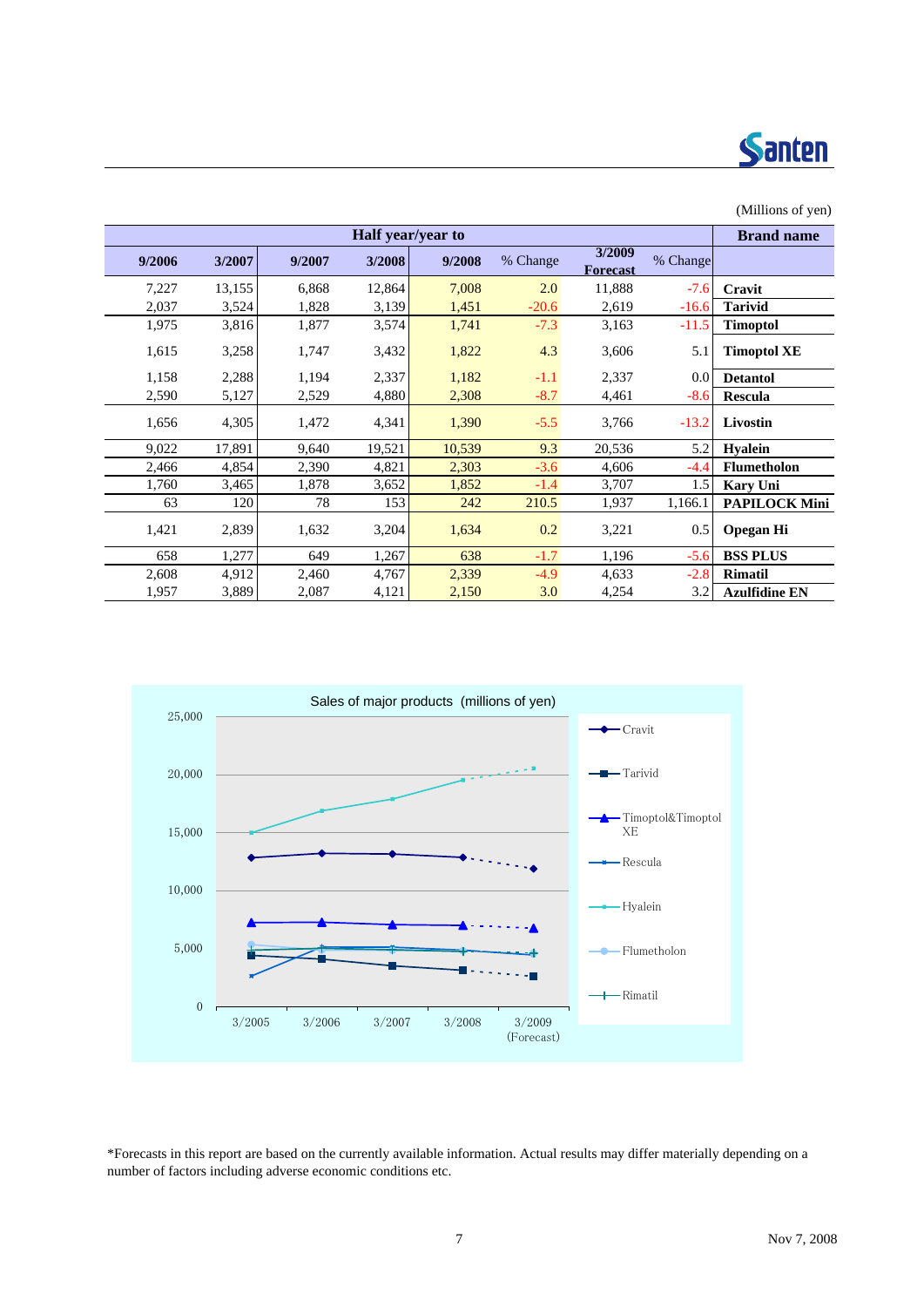## Sales details

### ■ Sales by division (Millions of yen)

| <b>Half</b> year/year to           | 9/2006 | 3/2007  | 9/2007 | 3/2008  |        | 9/2008 % Change | 3/2009<br>Forecast |
|------------------------------------|--------|---------|--------|---------|--------|-----------------|--------------------|
| Prescription pharmaceuticals       | 47,051 | 91,849  | 47,886 | 95,322  | 48,606 | 1.5             | 96,172             |
| Ophthalmic                         | 42,036 | 82,152  | 42,870 | 85,426  | 43,469 | 1.4             | 86,006             |
| Anti-rheumatic drugs               | 4,863  | 9,379   | 4,883  | 9,626   | 4,986  | 2.1             | 9,908              |
| Other prescription pharmaceuticals | 151    | 317     | 132    | 269     | 151    | 14.2            | 257                |
| OTC pharmaceuticals                | 2.757  | 5,307   | 2,804  | 5,451   | 2,722  | $-2.9$          | 5,615              |
| Medical devices                    | 271    | 537     | 232    | 414     | 227    | $-2.1$          | 1,118              |
| Others                             | 1,300  | 2,791   | 1,018  | 2,205   | 660    | $-35.2$         | 1,094              |
| Total net sales                    | 51,380 | 100,485 | 51,942 | 103.394 | 52,217 | 0.5             | 104,000            |

[Domestic] (Millions of yen)

| <b>Half</b> year/year to           | 9/2006 | 3/2007 | 9/2007 | 3/2008 |        | 9/2008 % Change | 3/2009<br><b>Forecast</b> |
|------------------------------------|--------|--------|--------|--------|--------|-----------------|---------------------------|
| Prescription pharmaceuticals       | 40,873 | 80,743 | 41,076 | 82,088 | 41,711 | 1.5             | 82,557                    |
| Ophthalmic                         | 36,061 | 71,272 | 36,133 | 72,319 | 36,615 | 1.3             | 72,537                    |
| Anti-rheumatic drugs               | 4,692  | 9,208  | 4.819  | 9.519  | 4.964  | 3.0             | 9,801                     |
| Other prescription pharmaceuticals | 119    | 263    | 123    | 248    | 131    | 6.5             | 218                       |
| OTC pharmaceuticals                | 2.739  | 5,286  | 2,793  | 5,430  | 2,716  | $-2.8$          | 5,602                     |
| Medical devices                    | 260    | 515    | 218    | 401    | 227    | 4.1             | 1,118                     |
| Others                             | 255    | 605    | 295    | 646    | 242    | $-17.9$         | 445                       |
| Total domestic sales               | 44,129 | 87,152 | 44,384 | 88.566 | 44,898 | 1.2             | 89,723                    |
| (Percentage of total net sales)    | 85.9%  | 86.7%  | 85.4%  | 85.7%  | 86.0%  |                 | 86.3%                     |

| [Overseas]                         | (Millions of yen) |        |        |        |                                |                 |                           |  |  |  |  |  |
|------------------------------------|-------------------|--------|--------|--------|--------------------------------|-----------------|---------------------------|--|--|--|--|--|
| Half year/year to                  | 9/2006            | 3/2007 | 9/2007 | 3/2008 |                                | 9/2008 % Change | 3/2009<br><b>Forecast</b> |  |  |  |  |  |
| Prescription pharmaceuticals       | 6.177             | 11.105 | 6.810  | 13.234 | 6.895                          | 1.2             | 13,614                    |  |  |  |  |  |
| Ophthalmic                         | 5.974             | 10.880 | 6.737  | 13.106 | 6,854                          | 1.7             | 13.469                    |  |  |  |  |  |
| Anti-rheumatic drugs               | 170               | 170    | 64     | 107    | 21                             | $-67.1$         | 106                       |  |  |  |  |  |
| Other prescription pharmaceuticals | 32                | 54     | 8      | 20     | 19                             | 121.0           | 38                        |  |  |  |  |  |
| OTC pharmaceuticals                | 17                | 20     | 10     | 20     | 5                              | $-47.9$         | 12                        |  |  |  |  |  |
| Medical devices                    | 10                | 21     | 13     | 13     | $\qquad \qquad \longleftarrow$ | $-100.0$        |                           |  |  |  |  |  |
| Others                             | 1,045             | 2,185  | 723    | 1,559  | 417                            | $-42.2$         | 649                       |  |  |  |  |  |
| Total overseas sales               | 7.251             | 13,333 | 7.558  | 14.827 | 7.318                          | $-3.2$          | 14.276                    |  |  |  |  |  |
| (Percentage of total net sales)    | 14.1%             | 13.3%  | 14.6%  | 14.3%  | 14.0%                          |                 | 13.7%                     |  |  |  |  |  |

\*Forecasts in this report are based on the currently available information. Actual results may differ materially depending on a number of factors including adverse economic conditions etc.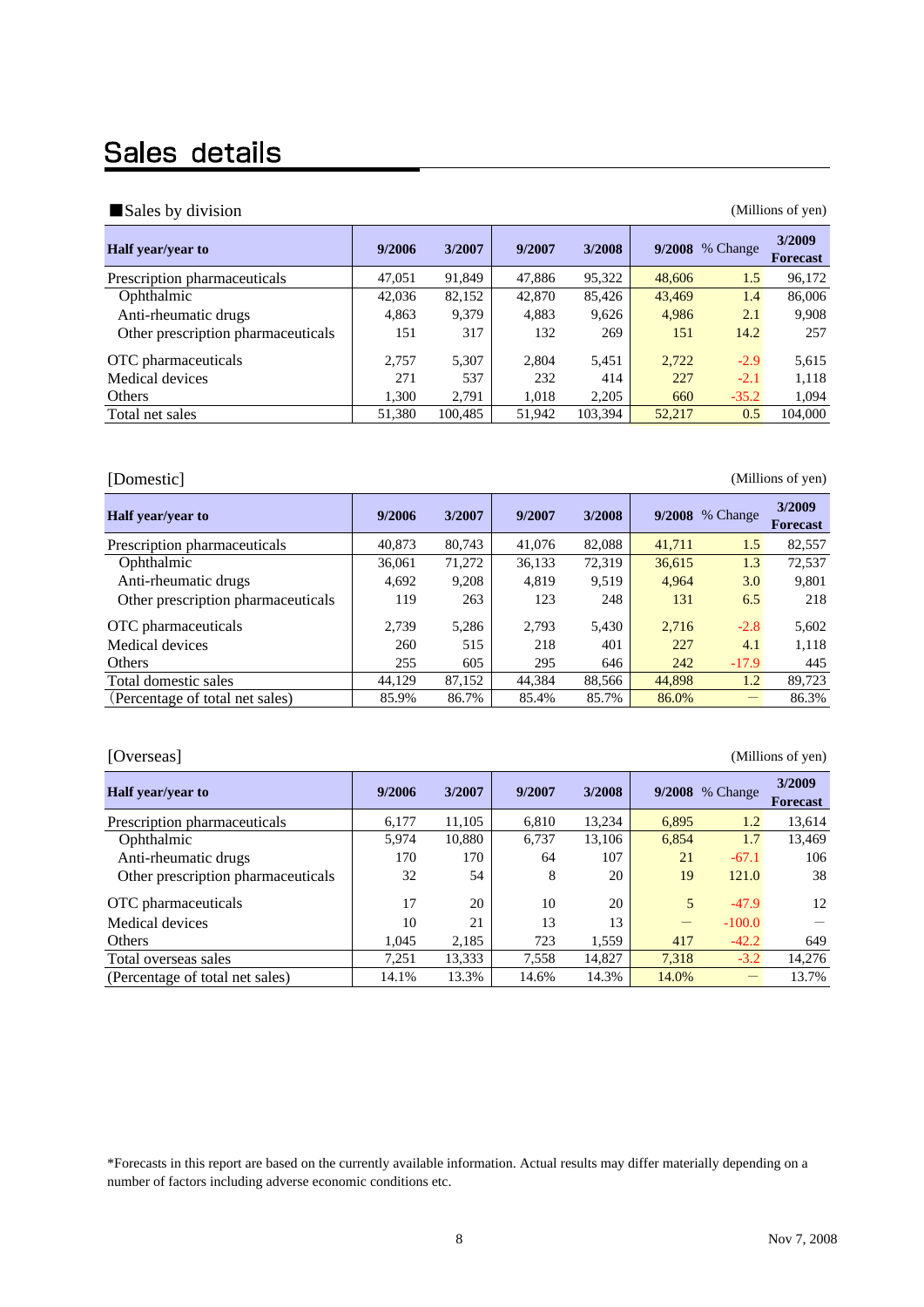

|                         | Half year/year to             | 9/2006       |      | 3/2007        |      | 9/2007       |      | 3/2008        |      | 9/2008       |      |
|-------------------------|-------------------------------|--------------|------|---------------|------|--------------|------|---------------|------|--------------|------|
|                         |                               | Million yen  | %    | Million yen   | $\%$ | Million yen  | $\%$ | Million yen   | $\%$ | Million yen  | $\%$ |
| segment                 | Japan                         | 46,421       | 90.3 | 90,695        | 90.3 | 46,467       | 89.5 | 92,098        | 89.1 | 46,705       | 89.5 |
| sales by                | Europe                        | 4,622        | 9.0  | 9,186         | 9.1  | 5,101        | 9.8  | 10,617        | 10.3 | 5,081        | 9.7  |
| geographic<br>Net       | Others                        | 336          | 0.7  | 604           | 0.6  | 373          | 0.7  | 678           | 0.6  | 430          | 0.8  |
|                         | Total                         | 51,380 100.0 |      | 100.485 100.0 |      | 51,942 100.0 |      | 103.394 100.0 |      | 52.217 100.0 |      |
|                         | Japan                         | 12.458       |      | 21,768        |      | 11,622       |      | 22,633        |      | 6,896        |      |
| segment                 | Europe                        | 600          |      | 979           |      | 458          |      | 554           |      | 112          |      |
| income by               | Others                        | $-257$       |      | $-754$        |      | $-361$       |      | $-819$        |      | $-101$       |      |
|                         | Total                         | 12.801       |      | 21,993        |      | 11,719       |      | 22,368        |      | 6,906        |      |
| geographic<br>Operating | Corporate and<br>eliminations | $-695$       |      | $-1,580$      |      | $-1.050$     |      | $-1,997$      |      | $-1,270$     |      |
|                         | Consolidated total            | 12,105       |      | 20.412        |      | 10,668       |      | 20,370        |      | 5,636        |      |

## ■Breakdown by geographic segment

Europe: Finland, Germany and Sweden

Others: U.S.A., China, Korea and Taiwan

**Note:** Sales of prescription ophthalmics in the U.S.A. are included in sales in Europe.

### ■Overseas sales

| Half year/year to | 9/2006      |      | 3/2007       |      | 9/2007      |      | 3/2008       |      | 9/2008      |               |
|-------------------|-------------|------|--------------|------|-------------|------|--------------|------|-------------|---------------|
|                   | Million yen | $\%$ | Million yen  | $\%$ | Million yen | %    | Million yen  | $\%$ | Million yen | $\frac{0}{6}$ |
| Europe            | 3.379       | 46.6 | 6,916 51.9   |      | 4.229       | 56.0 | 8.532 57.5   |      | 4.547       | 62.1          |
| North America     | 1.193       | 16.5 | 2.128        | 16.0 | 820         | 10.8 | 1.951 13.2   |      | 449         | 6.2           |
| Asia              |             |      |              |      | 2.507       | 33.2 | 4,326 29.2   |      | 2.320       | 31.7          |
| Others $*$        | 2.678       | 36.9 | 4.287 32.1   |      |             |      | 16           | 0.1  |             | 0.0           |
| Total             | 7.251 100.0 |      | 13.333 100.0 |      | 7,558 100.0 |      | 14,827 100.0 |      | 7.318 100.0 |               |

Europe: Finland, Russia, Sweden, Germany and Norway

North America: U.S.A.

Asia: Korea,China,Vietnam and Taiwan

\*Others in the 2006 fiscal year include the sales amount to the Asian region.

**Note:** Overseas sales represent sales generated in countries or regions other than Japan by Santen Pharmaceutical Co., Ltd. and its subsidiaries.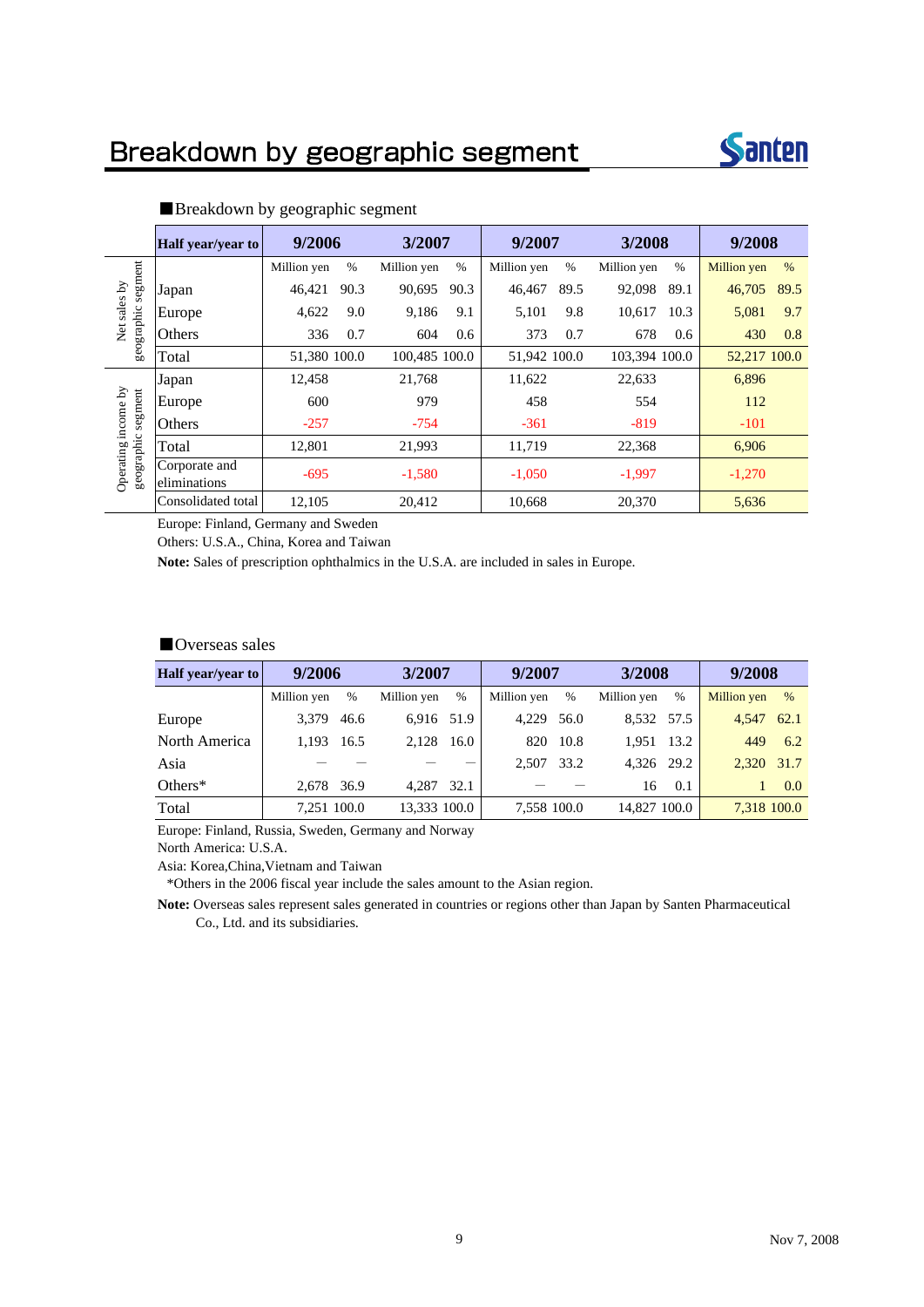## **Consolidated balance sheets**

## ■Assets

| At half-year/year end                  | 9/2006        |                     | 3/2007        |                       | 9/2007        |                       | 3/2008        |                        | 9/2008        |                        |
|----------------------------------------|---------------|---------------------|---------------|-----------------------|---------------|-----------------------|---------------|------------------------|---------------|------------------------|
|                                        | Million yen   | Propor-<br>tion (%) | Million yen   | Propor-<br>tion $(%)$ | Million yen   | Propor-<br>tion $(%)$ | Million yen   | Propor-<br>tion $(% )$ | Million yen   | Propor-<br>tion $(\%)$ |
| <b>Current assets</b>                  | 97,913        | 63.5                | 100,820       | 63.4                  | 103,435       | 64.3                  | 102,754       | 65.6                   | 99,085        | 64.2                   |
| Cash and deposits                      | 32,777        |                     | 34,295        |                       | 37,158        |                       | 35,483        |                        | 30,970        |                        |
| Notes and accounts<br>receivable-trade | 37,527        |                     | 35,034        |                       | 36,416        |                       | 35,614        |                        | 36,727        |                        |
| Marketable securities                  | 15,206        |                     | 16,914        |                       | 15,410        |                       | 15,868        |                        | 15,389        |                        |
| Inventories                            | 8,821         |                     | 10,357        |                       | 10,021        |                       | 11,332        |                        | 11,131        |                        |
| Deferred tax assets                    | 1,514         |                     | 1,625         |                       | 1,623         |                       | 1,699         |                        | 1,692         |                        |
| Other current assets                   | 2,066         |                     | 2,593         |                       | 2,805         |                       | 2,757         |                        | 3,175         |                        |
| Allowance for doubtful<br>receivables  | $-0$          |                     | $-0$          |                       | $-0$          |                       | $-1$          |                        | $-2$          |                        |
| <b>Fixed assets</b>                    | 56,270        | 36.5                | 58,228        | 36.6                  | 57,213        | 35.6                  | 53,548        | 34.2                   | 55,311        | 35.8                   |
| Tangible assets                        | 30,579        | 19.8                | 30,485        | 19.2                  | 30,748        | 19.1                  | 29,848        | 19.1                   | 29,601        | 19.2                   |
| Buildings and structures               | 16,544        |                     | 16,063        |                       | 15,596        |                       | 15,160        |                        | 16,023        |                        |
| Machinery, equipment<br>and vehicles   | 1,958         |                     | 1,817         |                       | 2,181         |                       | 2,656         |                        | 2,654         |                        |
| Land                                   | 8,839         |                     | 8,842         |                       | 8,838         |                       | 8,558         |                        | 8,565         |                        |
| Construction in progress               | 1,272         |                     | 1,806         |                       | 2,311         |                       | 1,879         |                        | 859           |                        |
| Other tangibles                        | 1,964         |                     | 1,955         |                       | 1,820         |                       | 1,594         |                        | 1,499         |                        |
| Intangible assets                      | 2,787         | 1.8                 | 2,771         | 1.7                   | 2,460         | 1.5                   | 2,233         | 1.4                    | 1,720         | 1.1                    |
| Software                               | 943           |                     | 1,660         |                       | 1,613         |                       | 1,602         |                        | 1,387         |                        |
| Other intangibles                      | 1,843         |                     | 1,111         |                       | 847           |                       | 630           |                        | 333           |                        |
| Investments and other assets           | 22,903        | 14.9                | 24,971        | 15.7                  | 24,004        | 15.0                  | 21,466        | 13.7                   | 23,989        | 15.5                   |
| Investment securities                  | 18,398        |                     | 21,019        |                       | 20,425        |                       | 16,949        |                        | 17,137        |                        |
| Deferred tax assets                    |               |                     |               |                       | 203           |                       | 1,822         |                        | 4,790         |                        |
| Other assets                           | 4,504         |                     | 3,951         |                       | 3,374         |                       | 2,694         |                        | 2,060         |                        |
|                                        |               |                     |               |                       |               |                       |               |                        |               |                        |
| <b>Deferred assets</b>                 | 21            | 0.0                 | 50            | 0.0                   | 148           | 0.1                   | 244           | 0.2                    |               |                        |
| <b>Total assets</b>                    | 154,205 100.0 |                     | 159,098 100.0 |                       | 160,797 100.0 |                       | 156,547 100.0 |                        | 154,396 100.0 |                        |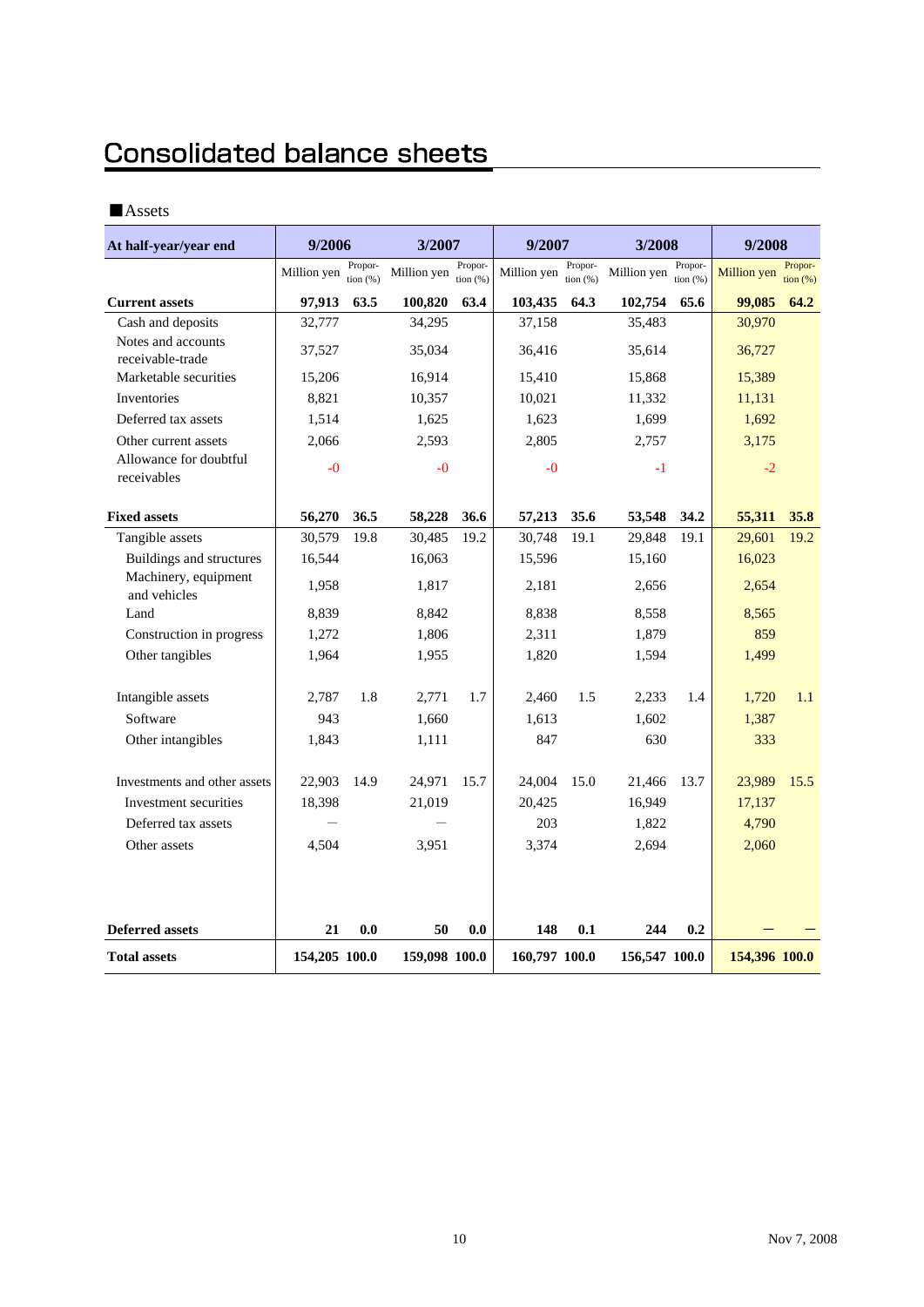

## ■Liabilities and net assets

| Half year/year to                                        | 9/2006        |                     | 3/2007        |                       | 9/2007<br>3/2008 |                     |               | 9/2008                |                    |                              |
|----------------------------------------------------------|---------------|---------------------|---------------|-----------------------|------------------|---------------------|---------------|-----------------------|--------------------|------------------------------|
|                                                          | Million yen   | Propor-<br>tion (%) | Million yen   | Propor-<br>tion $(%)$ | Million yen      | Propor-<br>tion (%) | Million yen   | Propor-<br>tion $(%)$ | <b>Million</b> yen | Propor-<br>$\frac{1}{2}$ (%) |
| <b>Current liabilities</b>                               | 21,609        | 14.0                | 22,369        | 14.0                  | 26,124           | 16.2                | 26,561        | 17.0                  | 23,650             | 15.3                         |
| Notes and accounts payable                               | 5.038         |                     | 6.089         |                       | 4.906            |                     | 5.633         |                       | 5,151              |                              |
| -trade                                                   |               |                     |               |                       |                  |                     |               |                       |                    |                              |
| Current portion of long-term<br>debt                     | 168           |                     | 168           |                       | 5,168            |                     | 5,168         |                       | 168                |                              |
| Other payables                                           | 8,395         |                     | 8,572         |                       | 8,224            |                     | 7,690         |                       | 10,268             |                              |
| Income taxes payable                                     | 4,590         |                     | 3,917         |                       | 4,217            |                     | 4,323         |                       | 4,439              |                              |
| Reserve for bonuses                                      | 2,184         |                     | 2,477         |                       | 2,425            |                     | 2,612         |                       | 2,473              |                              |
| Other current liabilities                                | 1,233         |                     | 1,145         |                       | 1,181            |                     | 1,132         |                       | 1,148              |                              |
|                                                          |               |                     |               |                       |                  |                     |               |                       |                    |                              |
| <b>Noncurrent liabilities</b>                            | 7,791         | 5.1                 | 8,084         | 5.1                   | 2,846            | 1.8                 | 2,867         | 1.8                   | 3,162              | 2.1                          |
| Long-term debt                                           | 5,362         |                     | 5,278         |                       | 194              |                     | 110           |                       | 26                 |                              |
| Retirement and severance                                 | 1,307         |                     | 1,405         |                       | 1,632            |                     | 1,815         |                       | 2,173              |                              |
| benefits for employee<br>Retirement and severance        |               |                     |               |                       |                  |                     |               |                       |                    |                              |
| benefits for directors and                               | 504           |                     | 513           |                       | 478              |                     | 487           |                       | 496                |                              |
| auditors                                                 |               |                     |               |                       |                  |                     |               |                       |                    |                              |
| Other liabilities                                        | 617           |                     | 887           |                       | 541              |                     | 455           |                       | 466                |                              |
|                                                          |               |                     |               |                       |                  |                     |               |                       |                    |                              |
| <b>Total liabilities</b>                                 | 29,401        | 19.1                | 30,453        | 19.1                  | 28,970           | <b>18.0</b>         | 29,429        | 18.8                  | 26,813             | 17.4                         |
| <b>Shareholders' equity</b>                              | 122,133       | 79.2                | 124,997       | 78.6                  | 128,909          | 80.2                | 126,398       | 80.7                  | 126,813            | 82.1                         |
| Common stock                                             | 6,343         | 4.1                 | 6,382         | 4.0                   | 6,401            | 4.0                 | 6,418         | 4.1                   | 6,451              | 4.2                          |
| Capital surplus                                          | 7,038         | 4.6                 | 7,077         | 4.5                   | 7,097            | 4.4                 | 7,113         | 4.5                   | 7,146              | 4.6                          |
| Retained earnings                                        | 108,846       | 70.6                | 111,645       | 70.2                  | 115,526          | 71.9                | 117,786       | 75.2                  | 118,144            | 76.5                         |
| Treasury stock, at cost                                  | $-94$         | $-0.1$              | $-106$        | $-0.1$                | $-115$           | $-0.1$              | $-4,920$      | $-3.1$                | $-4,928$           | $-3.2$                       |
| <b>Accumulated gains on</b>                              | 2,611         | 1.7                 | 3,587         | 2.3                   | 2,797            | 1.7                 | 600           | 0.4                   | 581                | 0.4                          |
| evaluation and translation                               |               |                     |               |                       |                  |                     |               |                       |                    |                              |
| Unrealized gains on                                      | 4,643         | 3.0                 | 5,202         | 3.3                   | 4,470            | 2.7                 | 2,273         | 1.5                   | 2,158              | 1.4                          |
| securities, net of taxes                                 |               |                     |               |                       |                  |                     |               |                       |                    |                              |
| Unrealized gains on hedging<br>derivatives, net of taxes | $-1$          | $-0.0$              | 3             | 0.0                   | $\mathbf{0}$     | 0.0                 |               |                       |                    |                              |
| Foreign currency translation                             |               |                     |               |                       |                  |                     |               |                       |                    |                              |
| adjustments                                              | $-2,030$      | $-1.3$              | $-1,618$      | $-1.0$                | $-1,674$         | $-1.0$              | $-1,673$      | -1.1                  | $-1,577$           | $-1.0$                       |
| <b>Stock subscription rights</b>                         | 59            | 0.0                 | 59            | 0.0                   | 119              | 0.1                 | 119           | 0.1                   | 188                | 0.1                          |
|                                                          |               |                     |               |                       |                  |                     |               |                       |                    |                              |
| <b>Total net aseets</b>                                  | 124,804       | 80.9                | 128,645       | 80.9                  | 131,827          | 82.0                | 127,118       | 81.2                  | 127,583            | 82.6                         |
| <b>Total liabilities and</b><br>net aseets               | 154,205 100.0 |                     | 159,098 100.0 |                       | 160,797 100.0    |                     | 156,547 100.0 |                       | 154,396 100.0      |                              |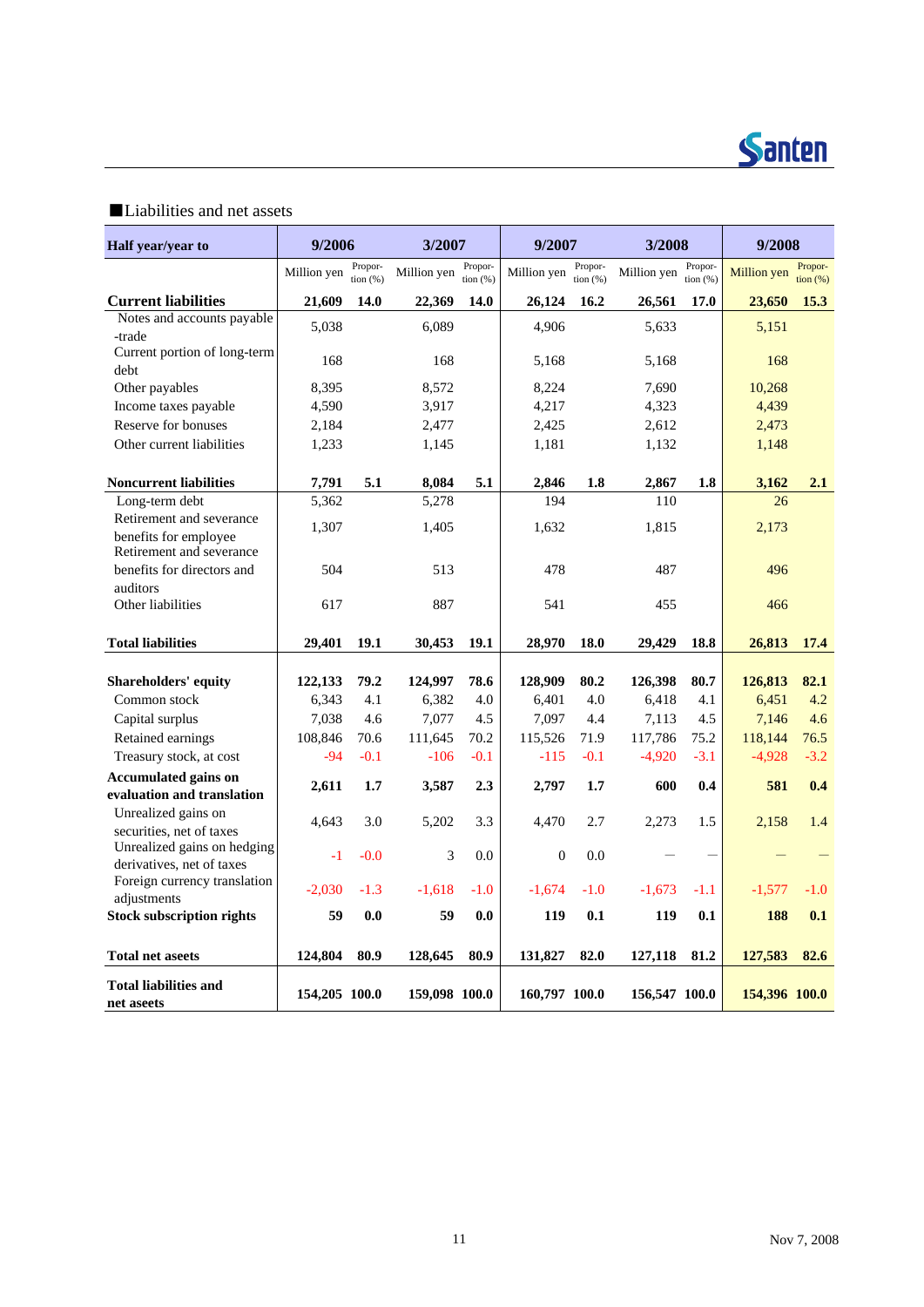# **Consolidated statements of cash flows**

|                                                        |                |          |          |           | (Millions of yen) |
|--------------------------------------------------------|----------------|----------|----------|-----------|-------------------|
| Half year/year to                                      | 9/2006         | 3/2007   | 9/2007   | 3/2008    | 9/2008            |
| I. Cash flows from operating activities:               |                |          |          |           |                   |
| Income before income taxes                             | 12,471         | 21,039   | 10,921   | 20.482    | 5,994             |
| Depreciation and amortization                          | 2,323          | 4.761    | 2,267    | 4,593     | 2,248             |
| Increase/decrease in retirement and severance benefits | 63             | 160      | 228      | 411       | 314               |
| Interest and dividend income                           | $-200$         | $-459$   | -267     | $-606$    | -289              |
| Interest expense                                       | 34             | 90       | 44       | 96        | 45                |
| Equity in losses of affiliates                         |                |          |          |           | 282               |
| Increase/decrease in trade receivables                 | $-2,904$       | $-414$   | $-1,387$ | $-586$    | $-1.110$          |
| Increase/decrease in inventories                       | 1,125          | $-356$   | 335      | $-1,005$  | 223               |
| Increase/decrease in trade accounts payable            | $-629$         | 400      | $-1,199$ | $-430$    | $-467$            |
| Other, net                                             | $-1,746$       | $-1,717$ | $-208$   | $-244$    | 2,085             |
| Subtotal                                               | 10,537         | 23,504   | 10,734   | 22,710    | 9,326             |
| Interest and dividend income received                  | 199            | 460      | 271      | 610       | 289               |
| Interest expense paid                                  | $-34$          | $-91$    | $-44$    | $-94$     | $-45$             |
| Income taxes paid                                      | $-4,835$       | $-8,914$ | $-3,834$ | $-7,758$  | $-4,276$          |
| Net cash provided by operating activities              | 5,866          | 14,959   | 7,125    | 15,468    | 5,294             |
| II. Cash flows from investing activities:              |                |          |          |           |                   |
| Increase in fixed deposits                             | $-263$         | $-1,223$ | $-506$   | $-1,518$  | $-2,824$          |
| Decrease in fixed deposits                             | 107            | 553      | 1,159    | 2,160     | 2,768             |
| Proceeds from sale of marketable securities            |                |          | 1,000    | 1,000     |                   |
| Payments for acquisition of fixed assets               | $-1,768$       | $-3,555$ | $-1,972$ | $-3,151$  | $-1,215$          |
| Proceeds from sale of fixed assets                     | 599            | 600      | 6        | 5         |                   |
| Purchase of investment securities                      | $-596$         | $-2,208$ | $-1,008$ | $-3,266$  | $-854$            |
| Proceeds from sale of investment securities            |                |          | 382      | 2,660     |                   |
| Payments for loans                                     | -11            | -13      | -0       | $-0$      | $-300$            |
| Proceeds from loans                                    |                |          |          |           | 311               |
| Other, net                                             | $\overline{0}$ |          | 1        | 28        | $\mathbf{0}$      |
| Net cash provided by investing activities              | $-1,932$       | $-5,845$ | $-938$   | $-2,083$  | $-2,114$          |
|                                                        |                |          |          |           |                   |
| III. Cash flows from financing activities:             |                |          |          |           |                   |
| Repayment of long-term debt                            | $-84$          | $-168$   | $-84$    | $-168$    | $-5,084$          |
| Parchase of treasury stock                             | $-5$           | $-16$    | $-9$     | $-4,815$  | -8                |
| Dividens paid                                          | $-3,031$       | $-5,632$ | $-3,036$ | $-6,505$  | $-3,397$          |
| Other, net                                             | 48             | 126      | 40       | 73        | 66                |
| Net cash provided by financing activities              | $-3,072$       | $-5,691$ | $-3,089$ | $-11,415$ | $-8,423$          |
| IV. Effect of exchange rate changes on cash            |                |          |          |           |                   |
| and cash equivalents                                   | 176            | 313      | $-59$    | $-140$    | <b>192</b>        |
| V. Net increase/decrease in cash and cash equivalents  | 1,037          | 3,736    | 3,037    | 1,828     | $-5,051$          |
| VI. Cash and cash equivalent at beginning of year      | 46,104         | 46,104   | 49,841   | 49,841    | 51,669            |
| VII. Cash and cash equivalent at end of year           | 47,142         | 49,841   | 52,878   | 51,669    | 46,618            |

(Millions of yen)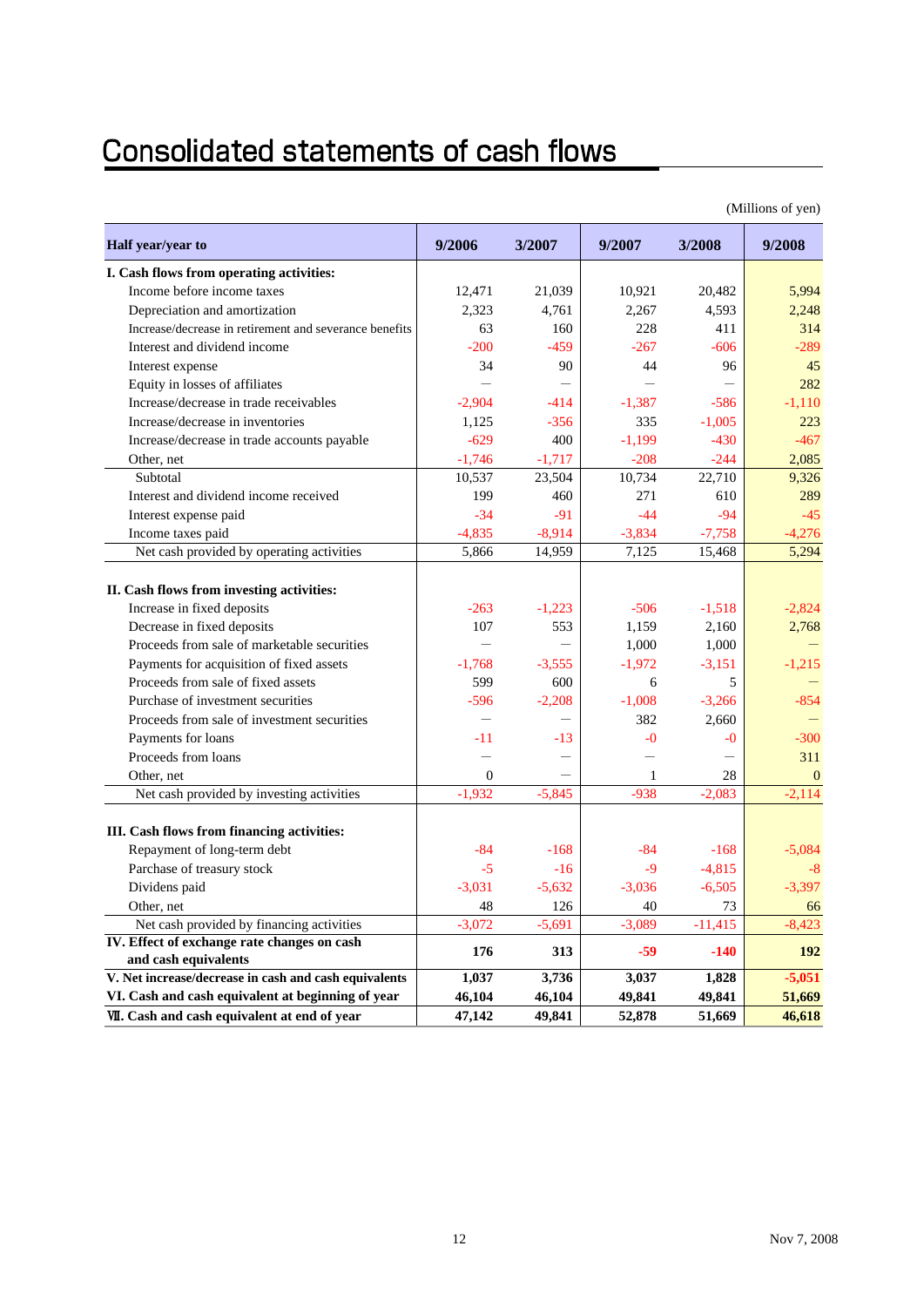## Capital expenditures and number of employees



| Capital expenditures<br>(Millions of yen) |        |        |        |        |        |                           |  |  |  |
|-------------------------------------------|--------|--------|--------|--------|--------|---------------------------|--|--|--|
| <b>Half</b> year/year to                  | 9/2006 | 3/2007 | 9/2007 | 3/2008 | 9/2008 | 3/2009<br><b>Forecast</b> |  |  |  |
| Consolidated                              | .558   | 2,716  | 1.764  | 2,758  | 1,005  | 2,380                     |  |  |  |

**Note**: Includes investment in facilities spent on a lease contract basis.

## ■Depreciation and amortization (Millions of yen)

| <b>Half</b> year/year to                        | 9/2006 | 3/2007 | 9/2007 | 3/2008 | 9/2008 | 3/2009<br><b>Forecast</b> |
|-------------------------------------------------|--------|--------|--------|--------|--------|---------------------------|
| Manufacturing cost                              | 716    | 1,494  | 789    | 1,635  | 898    | 2,010                     |
| Selling, general and<br>administrative expenses | 284    | 576    | 334    | 626    | 323    | 590                       |
| R&D expenses                                    | 538    | 1,212  | 507    | 1,091  | 423    | 1,100                     |
| Others                                          | 6      | 12     |        |        |        |                           |
| Consolidated total                              | .545   | 3,295  | 1,631  | 3,353  | 1.645  | 3,700                     |

**Note**: Excludes amortization of long-term prepaid expense.

Amortization of long-term prepaid expense is 603 million yen from April 2008 to September 2008.

| (Millions of yen)<br>Lease expenses |        |        |        |        |        |                           |  |  |  |
|-------------------------------------|--------|--------|--------|--------|--------|---------------------------|--|--|--|
| <b>Half</b> year/year to            | 9/2006 | 3/2007 | 9/2007 | 3/2008 | 9/2008 | 3/2009<br><b>Forecast</b> |  |  |  |
| Consolidated                        | 530    | 1,064  | 525    | 1.042  | 485    | 950                       |  |  |  |
| Manufacturing cost                  | 468    | 936    | 465    | 925    | 431    | 830                       |  |  |  |

## ■Number of employees

| At half-year/year end                | 9/2006 | 3/2007 | 9/2007 | 3/2008 | 9/2008 |
|--------------------------------------|--------|--------|--------|--------|--------|
| Consolidated                         | 2,361  | 2,409  | 2,508  | 2,483  | 2,552  |
| Sales division                       | 822    | 853    | 914    | 907    | 938    |
| Production division                  | 752    | 754    | 800    | 798    | 818    |
| R&D division                         | 528    | 533    | 520    | 519    | 526    |
| Corporate or back-office<br>division | 259    | 269    | 274    | 259    | 270    |

\*Forecasts in this report are based on the currently available information. Actual results may differ materially depending on a number of factors including adverse economic conditions etc.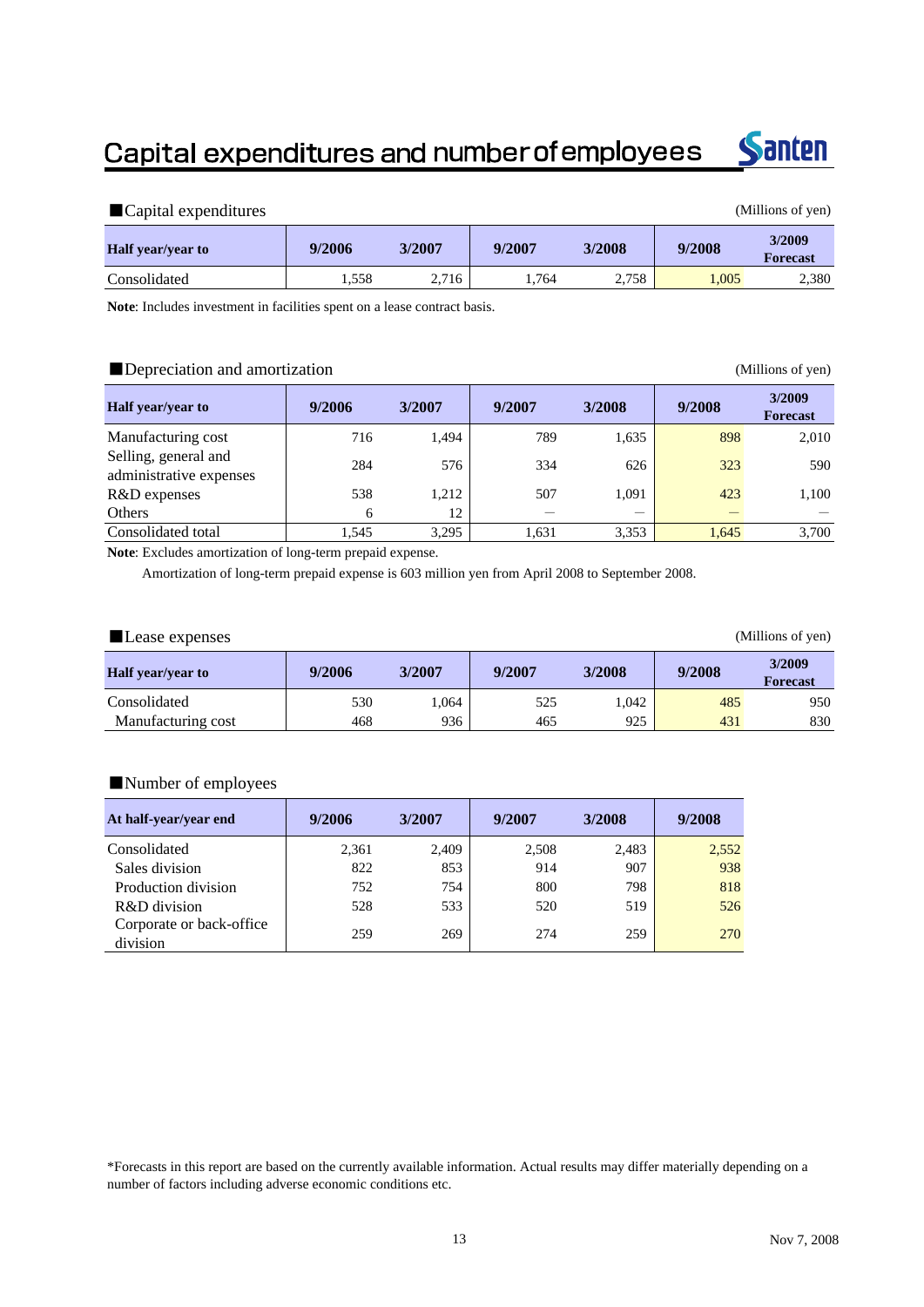## **Reference information Research & development**

### ■Pipeline of prescription pharmaceuticals (Clinical studies) Generic name Brand name/dev. code Indication | Original/licensor | Region | Ph I | Ph II | Ph III NDA Filed Approved Launched Cravit | Japan Quixin | Bacterial conjunctivitis | Daiichi Sankyo | USA Oftaquix | Europe Levofloxacin (1.5%) DE-108 Bacterial conjunctivitis Daiichi Sankyo Japan Levofloxacin + prednisolone A DE-094 Infectious keratitis | Daiichi Sankyo | USA Generic name Dev. code Indication Original/licensor Region Ph I Ph II Ph III NDA Filed Approved Launched Japan Europe Jun-08 USA Asia\* Generic name Dev. code Indication Original/licensor Region Ph I Ph II Ph III NDA Filed Approved Launched Diquatosol sodium DE-089 Corneal and conjunctival epithelial Corneal and conjunctival epithelial inspire Pharm. Japan May-08<br>disorder associated with dry eye, etc. May-08 Generic name Dev. code Indication Original/licensor Region Ph I Ph II Ph III NDA Filed Approved Launch Glaucoma/ Daiichi Sankyo Japan Ocular hypertension DallUIII JallKyU Generic name Dev. code Indication Original/licensor Region Ph I Ph II Ph III NDA Filed Approved Launched Lomerizine HCl  $\parallel$  DE-090 Glaucoma Schering-Plough\* | Japan Generic name (USA) Dev. code Indication | Original/in-licensor Region Ph I | Ph II | Ph III NDA Filed Approved Launched USA Japan Generic name (USA) Dev. code Indication Original/in-licensor Region Ph I Ph II Ph III NDA Filed Approved Launche (Undetermined) DE-102 Diabetic Macular Edema Co-development with o-development with Japan<br>Oakwood (USA) Generic name (USA) Dev. code Indication Original/in-licensor Region Ph I Ph II Ph III NDA Filed Approved Launched (Undetermined) DE-103 Allergic conjunctivitis Ono Pharmaceutical Japan Generic name (USA) Dev. code Indication Original/in-licensor Region Ph I Ph II Ph III NDA Filed Approved Launched USA Japan Generic name (USA) Dev. code Indication Original/in-licensor Region Ph I Ph II Ph III NDA Filed Approved Launched (Undetermined) DE-105 Persistent corneal epithelial defects Original USA Characteristics: The angiotensin II receptor antagonist. In Japan, Europe and the USA, the Phase Ⅱstudies did not demonstrate clear dose-response, and therefore we decided to suspend clinical studies. We are now conducting the phase Ⅱ pilot study in Europe with different formulation Pilot study Characteristics: A steroid microsphere product for a sustained release injection. Animal studies demonstrated sustained efficacy when injected around the injected area. In order to produce sterile microsphere in commercial scale, we collaborate with Oakwood Laboratories (USA). (Phase I / IIa) Characteristics: It is expected to show a potent effect on corneal and conjunctival epithelial disorder mostly associated with dry eye, etc. by directly acting on the corneal and conjunctival epithelial cells. It has an action mechanism which differs from any other existing treatment or drug candidate in development.The compound is currently under development by Daiichi Sankyo as an oral anti-diabetic drug in the USA. (Undetermined) DE-104 Characteristics: A new type of oral glaucoma treatment studied for inhibiting the progression of visual field defects. The only calcium antagonist in development as a glaucoma treatment. Compared with NMDA receptor antagonists, fewer systemic side effects are expected, thus having excellent safety. Marketed by Nippon Organon as a migraine treatment. Characteristics: A PDE4 (Phosphodiesterase type 4) inhibitor for allergic conjunctivitis which has a different action mechanism from the existing drugs. Expected to be effective for allergic conjunctivitis through its inhibitory effect against PDE4. Nippon Organon was merged in Schering-Plough. Olmesartan DE-092 Characteristics: Prostaglandin derivative for treatment of glaucoma and ocular hypertension. In Japan, approved in Oct, 2008. In Europe, In April 2008, the first national approval was granted in Denmark. In Jun. 2008, launched in Germany. In the US, we will decide our future development plan based on study results and marketability. In Korea, NDA filed in Nov, 2007. In China, Phase III study is ongoing. (\*: excluding Japan) Characteristics: A treatment for corneal and conjunctival epithelial disorder mostly associated with dry eye, etc. that stimulates the ocular surface to secrete tear fluid and components. Expected to be used in combination with existing treatments. A comparative Phase Ⅲ study cleared the initial objective and we filed for manufacturing and marketing approval for corneal and conjunctival epithelial disorder associated with dry eye, etc. Nov-00 May-02 Characteristics: Fluoroquinolone antibacterial agent. Levofloxacin + prednisolone A is a combination treatment with steroids. Apr-00 Levofloxacin (0.5%) Characteristics: Fluoroquinolone antibacterial agent. A high-concentration product for control of drug resistance. Rivoglitazone DE-101 Corneal and conjunctival epithelial Corneal and conjunctival epithelial<br>disorder associated with dry eye, etc. Daiichi Sankyo Characteristics: A ROCK inhibitor co-development with Ube Industries for treatment of glaucoma and ocular hypertension which has a different action mechanism from other existing drugs. It is expected to show a strong IOP-reduction by promoting aqueous humor outflow by acting directly on trabecular meshwork cells. Glaucoma/ Ocular hypertension Co-development with Ube Industries Oct-08 Nov-07 Tafluprost DE-085 Glaucoma/ Ocular hypertension Co-development with Asahi Glass

Characteristics: DE-105 accelarate corneal epitherial migration and is expected to be highly safe and effective with intractable persistent corneal epitherial defects with existing therapy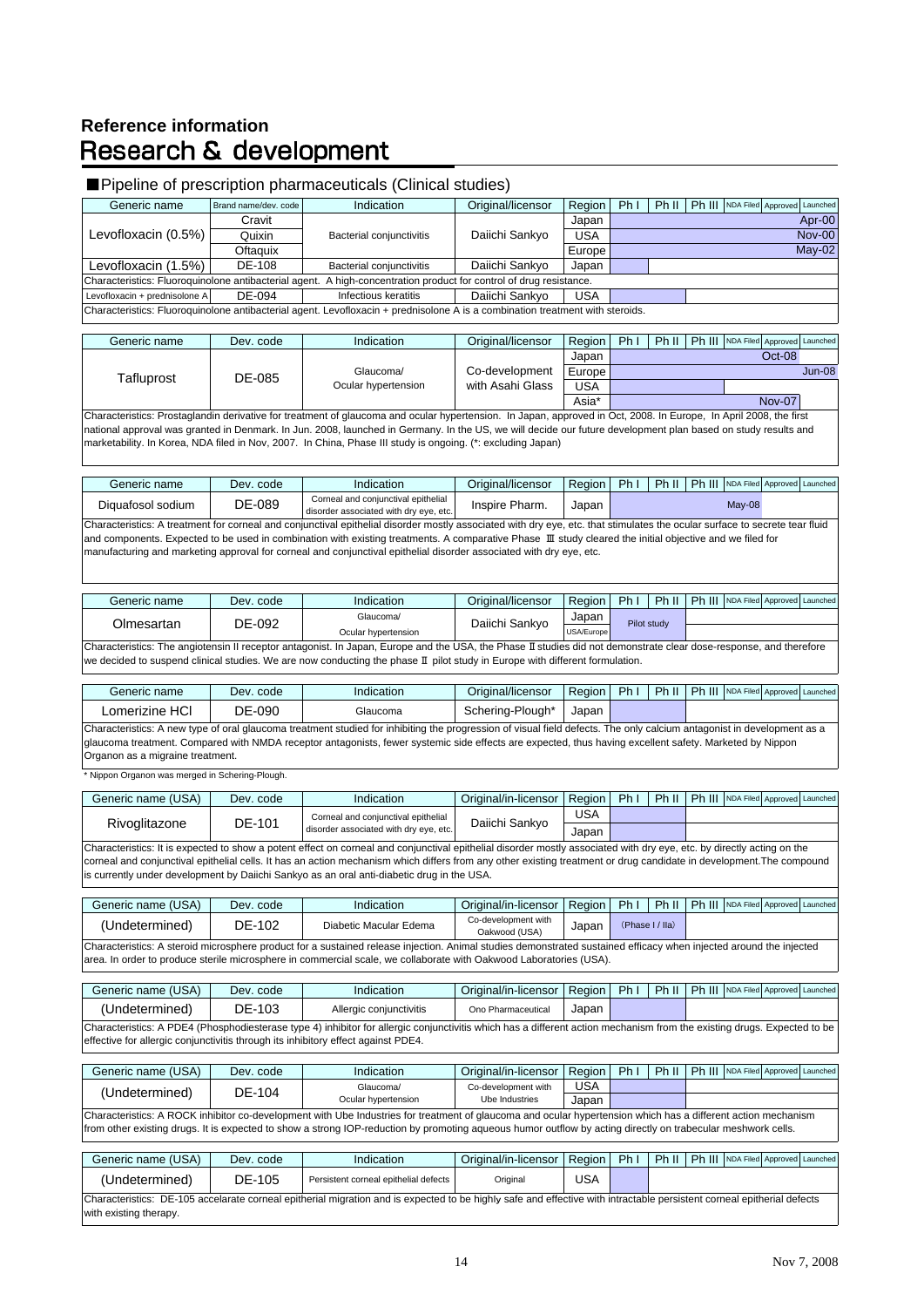# Reference information<br>Research & development

## ■ Pipeline of prescription pharmaceuticals (In preparation for clinical trials)

| Generic name       | Brand name                                                                             | Indication                             | Original/in-licensor |
|--------------------|----------------------------------------------------------------------------------------|----------------------------------------|----------------------|
| <b>Bucillamine</b> | Rimatil                                                                                | Osteoarthritis (additional indication) | Original             |
|                    | Characteristics: Shown to be effective on joint inflammation caused by osteoarthritis. |                                        |                      |

| Generic name     | Dev. Code | Indication                                                                       | Original/in-licensor |
|------------------|-----------|----------------------------------------------------------------------------------|----------------------|
| <b>Sirolimus</b> | DE-109    | wet age related macular<br>degeneration(wet AMD)/<br>diabetic macular edema(DME) | MacuSight (USA)      |

Characteristics: Subconjunctival or intravitreal injection having immunosuppressive effect, anti-angiogenic effect, etc. Phase Ⅰ clinical trials in patients with wet AMD and DME have shown patients who participated in these studies exhibited improvements in visual acuity that were consistent with morphological changes following a single administration of sirolimus. Santen made a research and development collaboration and license agreement with MacuSight for the Japanese and Asian development and commercialization of sirolimus for the treatment of ocular diseases and conditions including wet AMD and DME .

### ■License out

| Dev. code                                                                                                                | Indication                                                                                                                       | Licensee | <b>Status</b> | in-licensor |  |  |  |  |  |
|--------------------------------------------------------------------------------------------------------------------------|----------------------------------------------------------------------------------------------------------------------------------|----------|---------------|-------------|--|--|--|--|--|
| DE-098                                                                                                                   | Rheumatoid arthritis                                                                                                             |          | Phase I / Ila | Centocor    |  |  |  |  |  |
| (Anti-APO-1                                                                                                              |                                                                                                                                  | Argenes  |               |             |  |  |  |  |  |
|                                                                                                                          | Characteristics: Joint injection that induces apoptosis in diseased joints of rheumatoid arthritis patients. Bulk pharmaceutical |          |               |             |  |  |  |  |  |
|                                                                                                                          | manufacturing process for actual production scale has been established. Santen granted the domestic development rights to        |          |               |             |  |  |  |  |  |
| Argenes, Inc. The compound had been in-licensed from Centocor. In Japan and Europe, the clinical study has been started. |                                                                                                                                  |          |               |             |  |  |  |  |  |
| Santen continues to hold the marketing rights in Japan and the overseas marketing and development rights.                |                                                                                                                                  |          |               |             |  |  |  |  |  |

## ■Changes from August 4, 2008

[Progress]

| 1.199000            |                                  |               |                                           |
|---------------------|----------------------------------|---------------|-------------------------------------------|
| Dev. code           | Indication                       | Status change | Clinical trial, NDA filing, Launch Region |
| DE-108              | Bacterial conjunctivitis         | Phase I       | Japan                                     |
| Glaucoma/<br>DE-085 | NDA Filed $\rightarrow$ Approved | Japan         |                                           |
|                     | Ocular hypertension              | NDA Filed     | Asia *                                    |
| .                   | .                                | Launched      | Europe**                                  |

\*:NDA Filed in Korea, Phase III in China.

\*\*: Launched in Germany and Denmark. (Country underlined was added from 1Q of fiscal 2008.)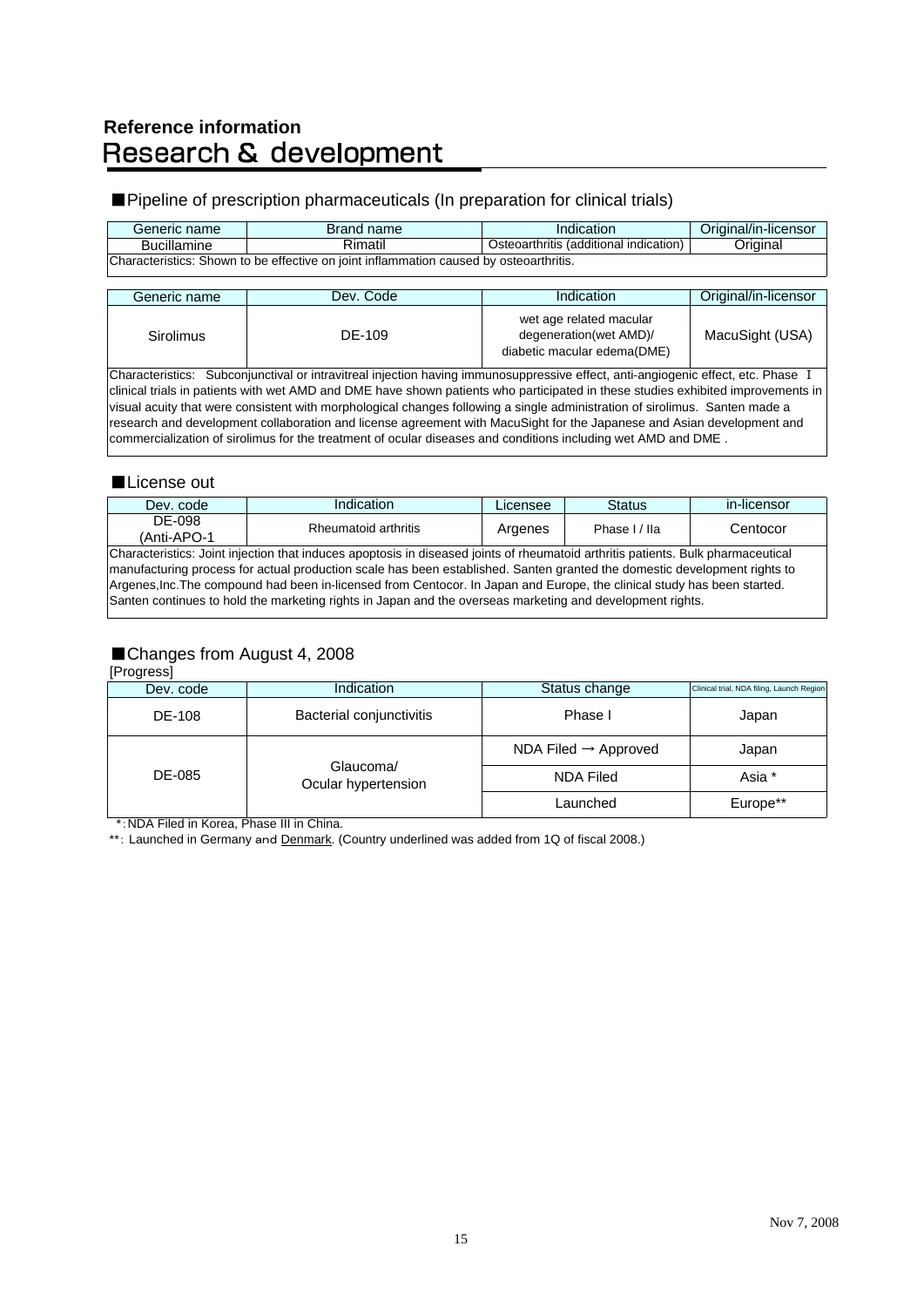## Pharmaceutical market in Japan

| Revision of National Health Insurance (NHI) drug prices |        |               |      |                                |             |                                                   |        |                   |        |      |             | (%)                             |              |
|---------------------------------------------------------|--------|---------------|------|--------------------------------|-------------|---------------------------------------------------|--------|-------------------|--------|------|-------------|---------------------------------|--------------|
|                                                         | 1996   | 1997          | 1998 | 1999                           | <b>2000</b> | <b>2001</b>                                       | 2002   | 2003              | 2004   | 2005 | <b>2006</b> | 2007                            | 2008         |
| Industry average                                        | $-6.8$ | $-4.4$ $-9.7$ |      | <b>Contract Contract State</b> | $-7.0$      |                                                   | $-6.3$ |                   | $-4.2$ |      | $-6.7$      |                                 | early $-5\%$ |
| Ophthalmic drugs                                        | $-3.5$ | $-1.8$ $-7.5$ |      |                                | $-$ -6.2    |                                                   | $-6.0$ |                   | $-2.7$ |      | $-55$       |                                 | late $-3\%$  |
| Santen                                                  | $-2.6$ | $-1.3$ $-7.2$ |      |                                | $- 57$      | $\frac{1}{2}$ and $\frac{1}{2}$ and $\frac{1}{2}$ | -60    | $\hspace{0.05cm}$ | $-32$  |      | $-53$       | $\hspace{0.1mm}-\hspace{0.1mm}$ | $mid -3\%$   |

(Compiled by Santen)

Revision of NHI drug prices:

In Japan, drug prices are generally revised every two years to reflect their market price. The drugs marketed at lower market prices will bear larger reduction margins at the revision.

## ■Major healthcare reforms

|         | 1997 | Enforcement of the Revised Health Insurance System Law<br>Increased contribution for insured employees (10% to 20%)<br>Revision of the Insurance Law for Seniors<br>Contribution: 500 yen/day for out-patients (up to four times a month) and 1,000 yen/day for in-<br>patients |
|---------|------|---------------------------------------------------------------------------------------------------------------------------------------------------------------------------------------------------------------------------------------------------------------------------------|
|         | 2001 | Revision of the Insurance Law for Seniors<br>Contribution: fixed rate of 10% for out-patients and in-patients                                                                                                                                                                   |
|         |      |                                                                                                                                                                                                                                                                                 |
| April   | 2002 | Reimbursed consulting fee for physicians were reduced by 2.7% on average<br>Revision of prescription fee (two points are added for every prescription of generic drugs)                                                                                                         |
| October | 2002 | Increased contribution for seniors (fixed amount system was abolished for a uniform fixed rate<br>system of 10% contribution)                                                                                                                                                   |
| April   | 2003 | Increased contribution for insured employees (20% to 30%)                                                                                                                                                                                                                       |
| April   | 2006 | Revision of the prescription form from the standpoint of attempting environmental<br>considerations of the generic use promotion                                                                                                                                                |
| October | 2006 | Increased contribution for seniors (from the age of 70) who have a certain amount of income<br>$(20\% \text{ to } 30\%)$                                                                                                                                                        |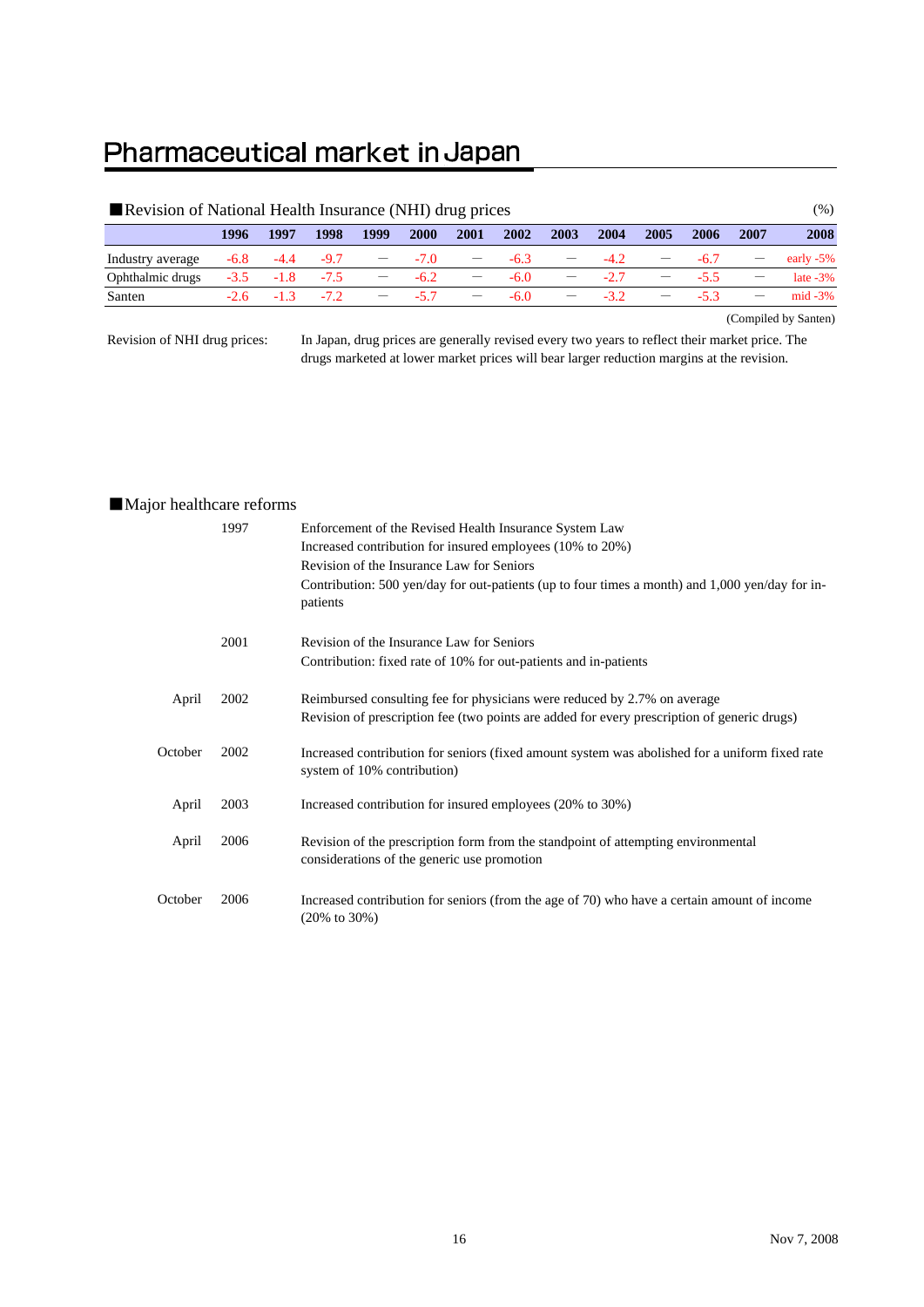

### ■Market shares (Billions of yen)

| <b>Half</b> year/year to | 9/2006 | 3/2007 | 9/2007 | 3/2008 | 9/2008 |
|--------------------------|--------|--------|--------|--------|--------|
| Prescription ophthalmics | 40.9%  | 39.7%  | 39.9%  | 38.9%  | 39.1%  |
|                          | 105.7  | 214.4  | 107.5  | 221.0  | 110.2  |
| Anti-rheumatic drugs     | 46.3%  | 46.3%  | 46.3%  | 46.1%  | 45.5%  |
|                          | 11.7   | 23.2   | 12.0   | 24.1   | 12.4   |

Notes: - On an NHI drug price basis. Copyright IMS Japan KK, 2008

and biologic agents.

- Lower figures indicate market size.<br>
Source: Santen analysis based on IMS data (JPM)<br>
- Anti-rheumatic drugs exclude immunosuppressants<br>
Period: 2006.4-2008.9; Unauthorized copy prohibited Period: 2006.4-2008.9; Unauthorized copy prohibited

## ■Market shares by therapeutic area - prescription ophthalmics (Billions of yen)

| Half year/year to          | 9/2006 | 3/2007 | 9/2007 | 3/2008 | 9/2008 |
|----------------------------|--------|--------|--------|--------|--------|
| Anti-glaucoma              | 22.3%  | 22.1%  | 21.3%  | 20.8%  | 19.7%  |
|                            | 39.9   | 79.9   | 41.3   | 83.1   | 42.3   |
| Anti-infective             | 76.7%  | 76.1%  | 74.0%  | 73.5%  | 72.3%  |
|                            | 13.7   | 25.9   | 13.4   | 25.6   | 13.3   |
| Anti-allergy               | 27.8%  | 24.3%  | 25.0%  | 22.7%  | 23.9%  |
|                            | 9.7    | 24.7   | 9.4    | 25.4   | 10.0   |
| Agents for surgeries       | 42.9%  | 42.8%  | 43.2%  | 43.0%  | 42.7%  |
|                            | 7.1    | 14.1   | 7.5    | 15.1   | 7.6    |
| Corneal disease treatments | 79.5%  | 79.3%  | 78.9%  | 78.7%  | 77.9%  |
|                            | 13.1   | 26.4   | 14.0   | 28.8   | 15.2   |
| Anti-cataract              | 61.9%  | 62.6%  | 65.4%  | 66.2%  | 68.0%  |
|                            | 3.2    | 6.3    | 3.1    | 6.1    | 3.0    |
| Corticosteroids            | 51.6%  | 51.4%  | 51.5%  | 51.3%  | 50.6%  |
|                            | 5.5    | 10.8   | 5.2    | 10.6   | 5.2    |

Notes: - On an NHI drug price basis. Copyright IMS Japan KK, 2008

- Lower figures indicate market size. Source: Santen analysis based on IMS data (JPM)

Period: 2006.4-2008.9; Unauthorized copy prohibited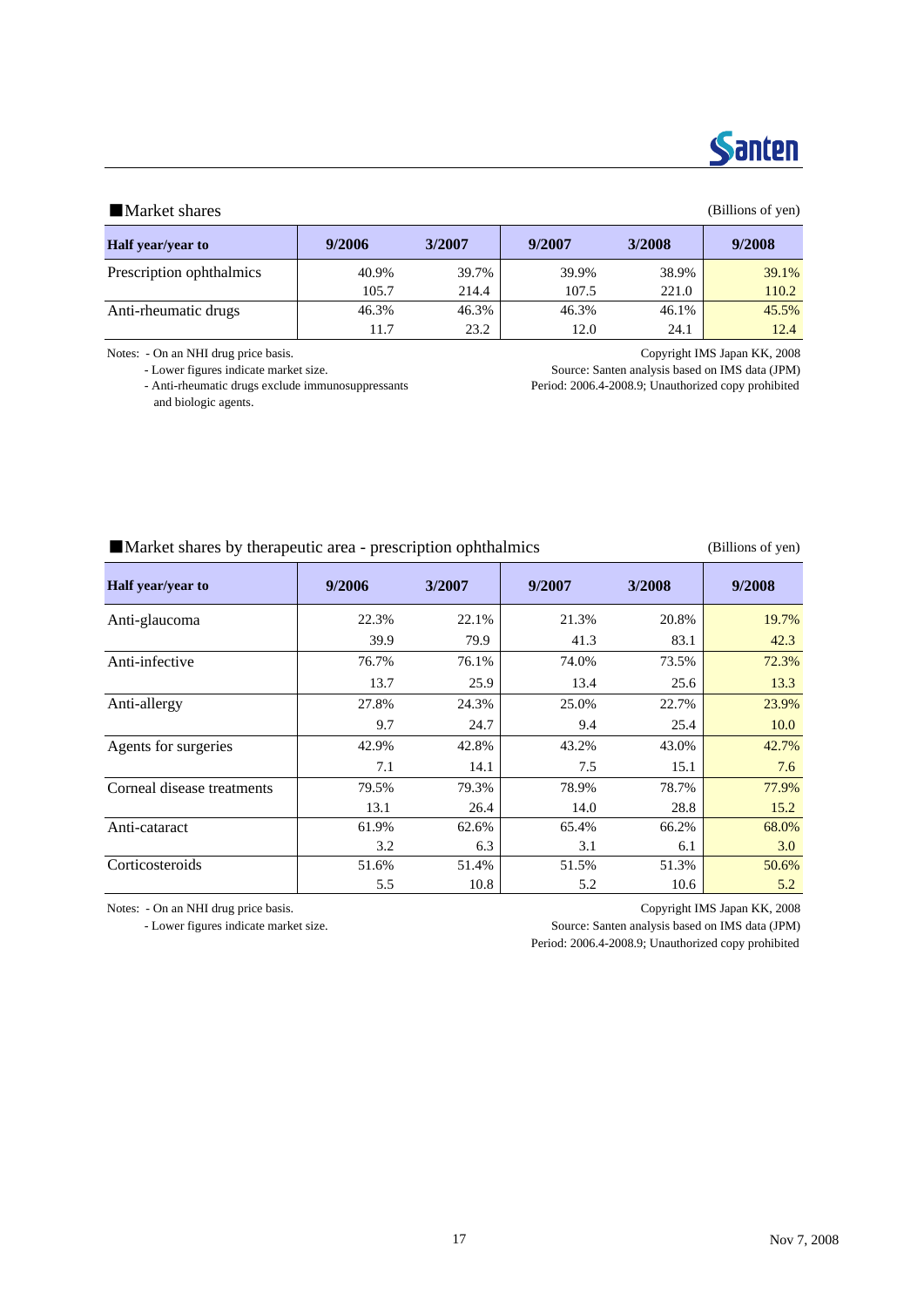## **Stock information**

|                                                             | Stock price (Osaka Securities Exchange 1st market) |          |                             |          |        |          |                                           | (Yen and thousand shares) |            |          |           |                             |       |
|-------------------------------------------------------------|----------------------------------------------------|----------|-----------------------------|----------|--------|----------|-------------------------------------------|---------------------------|------------|----------|-----------|-----------------------------|-------|
|                                                             |                                                    |          | <b>Oct-07 Nov-07 Dec-07</b> |          |        |          | Jan-08 Feb-08 Mar-08 Apr-08 May-08 Jun-08 |                           |            |          |           | <b>Jul-08 Aug-08 Sep-08</b> |       |
| Stock price:                                                |                                                    |          |                             |          |        |          |                                           |                           |            |          |           |                             |       |
| Open                                                        |                                                    | 2,880    | 2,700                       | 2,680    | 2,705  | 2,800    | 2,590                                     | 2,330                     | 2,550      | 2,900    | 2,695     | 2,905                       | 2,950 |
| High                                                        |                                                    | 2,980    | 2,880                       | 2,860    | 2,945  | 2,860    | 2,615                                     | 2,590                     | 2,990      | 2,935    | 2,965     | 3,050                       | 2,975 |
| Low                                                         |                                                    | 2,680    | 2,480                       | 2,655    | 2,570  | 2,590    | 2,140                                     | 2,325                     | 2,465      | 2,620    | 2,535     | 2,720                       | 2,605 |
| End of month                                                |                                                    | 2,700    | 2,715                       | 2,765    | 2,825  | 2,660    | 2,325                                     | 2,570                     | 2,945      | 2,665    | 2,950     | 2,955                       | 2,670 |
| Volume                                                      |                                                    | 4,339    | 5,471                       | 3,827    | 6,859  | 6,027    | 5,805                                     | 4,952                     | 6,183      | 7,886    | 5,282     | 5,877                       | 5,414 |
| 3,200<br>3,000<br>2,800<br>2,600<br>2,400<br>2,200<br>2,000 |                                                    |          |                             |          |        |          | Stock price and volume                    |                           |            |          |           |                             |       |
| 10,000<br>5,000<br>$\Omega$                                 | $Oct-07$                                           | $Nov-07$ | $Dec-07$                    | $Jan-08$ | Feb-08 | $Mar-08$ | Apr $-08$                                 | $May-08$                  | $Jun - 08$ | $Iul-08$ | Aug $-08$ | $Sep-08$                    |       |

| Major shareholders                                                                                                                                                                                                                           |                 | As of September 30, 2008 |
|----------------------------------------------------------------------------------------------------------------------------------------------------------------------------------------------------------------------------------------------|-----------------|--------------------------|
| <b>Name</b>                                                                                                                                                                                                                                  | Number of       | <b>Percentage of</b>     |
|                                                                                                                                                                                                                                              | shares held     | investment               |
|                                                                                                                                                                                                                                              | Thousand shares | %                        |
| Japan Trustee Service Bank, Ltd.                                                                                                                                                                                                             | 11,461          | 13.2                     |
| Mita Sangyo Co., Ltd.                                                                                                                                                                                                                        | 4.756           | 5.5                      |
| Japan master Trust and Banking Co., Ltd.                                                                                                                                                                                                     | 4,398           | 5.1                      |
| The Bank of Tokyo-Mitsubishi UFJ, Ltd.                                                                                                                                                                                                       | 4,241           | 4.9                      |
| Nippon Life Insurance Company                                                                                                                                                                                                                | 3,043           | 3.5                      |
| Trust & Custody Services Bank, Ltd.                                                                                                                                                                                                          | 2,871           | 3.3                      |
| The Tokio Marine and Nichido Fire Insurance Co., Ltd.                                                                                                                                                                                        | 2,668           | 3.1                      |
| The Silchester International Investors International Value Equity Trust                                                                                                                                                                      | 2.636           | 3.0                      |
| DAIICHI SANKYO CAMPANY, LIMITED                                                                                                                                                                                                              | 1.642           | 1.9                      |
| Northern Trust CO. AVFC Re U.S. tax exempted Pension Funds                                                                                                                                                                                   | 1.573           | 1.8                      |
| .<br>$\mathbf{v} = \mathbf{v}$ , and the contract of the contract of the contract of the contract of the contract of the contract of the contract of the contract of the contract of the contract of the contract of the contract of the con |                 |                          |

**Note**: Santen Pharmaceutical Co., Ltd has held the treasury stock (1,891 thousand shares), but it is excluded from the major shareholders.

## ■Stock option

| At half-year/year end                                           |       |                   |       |       | 3/2004 3/2005 3/2006 3/2007 3/2008 9/2008 |       |
|-----------------------------------------------------------------|-------|-------------------|-------|-------|-------------------------------------------|-------|
| Stock option balance (thousand shares)                          | 472.6 | 504.3             | 541   | 569.6 | 627.5                                     | 747.7 |
| Granted in June 1998 - 106 thousand shares at 1,540 yen/share   | 62    | 35                | 27    | 24    | 24                                        |       |
| Granted in June 1999 - 66 thousand shares at 2,480 yen/share    | 66    | 66                | 57.3  | 48    | 37                                        | 37    |
| Granted in June 2000 - 60 thousand shares at 2,705 yen/share    | 60    | 60                | 58    | 48.2  | 46.2                                      | 45.2  |
| Granted in June 2001 - 55 thousand shares at 2,299 yen/share    | 55    | 55                | 42.6  | 38.6  | 38.6                                      | 34    |
| Granted in June 2002 - 92 thousand shares at 1,326 yen/share    | 92    | 72.5              | 53.7  | 32.1  | 30.9                                      | 27.4  |
| Granted in June 2003 - 137.6 thousand shares at 1,176 yen/share | 137.6 | 137.6             | 95    | 72.9  | 55.2                                      | 48.6  |
| Granted in June 2004 - 78.2 thousand shares at 1,743 yen/share  |       | 78.2              | 78.2  | 73.9  | 66.1                                      | 64.3  |
| Granted in June 2005 - 129.2 thousand shares at 2,480 yen/share |       | $\qquad \qquad -$ | 129.2 | 129.2 | 127.5                                     | 127.5 |
| Granted in June 2006 - 102.7 thousand shares at 2,715 yen/share |       |                   |       | 102.7 | 102.7                                     | 102.7 |
| Granted in June 2007 - 99.3 thousand shares at 3,050 yen/share  |       |                   |       |       | 99.3                                      | 99.3  |
| Granted in June 2008 - 161.7 thousand shares at 2,734 yen/share |       |                   |       |       |                                           | 161.7 |

## ■Purchase of Tresury stock

|                                                      | 3/2004 3/2005 3/2006 3/2007 3/2008 9/2008 |                                     |                          |          |                                 |
|------------------------------------------------------|-------------------------------------------|-------------------------------------|--------------------------|----------|---------------------------------|
| A purchased amount of money (millions of yen)        | $-2,569$ $-$                              |                                     | $\overline{\phantom{a}}$ | 4.800    | $\hspace{0.1mm}-\hspace{0.1mm}$ |
| The number of the purchased stocks (thousand shares) | $-1.351$                                  | and the contract of the contract of |                          | $-1.833$ |                                 |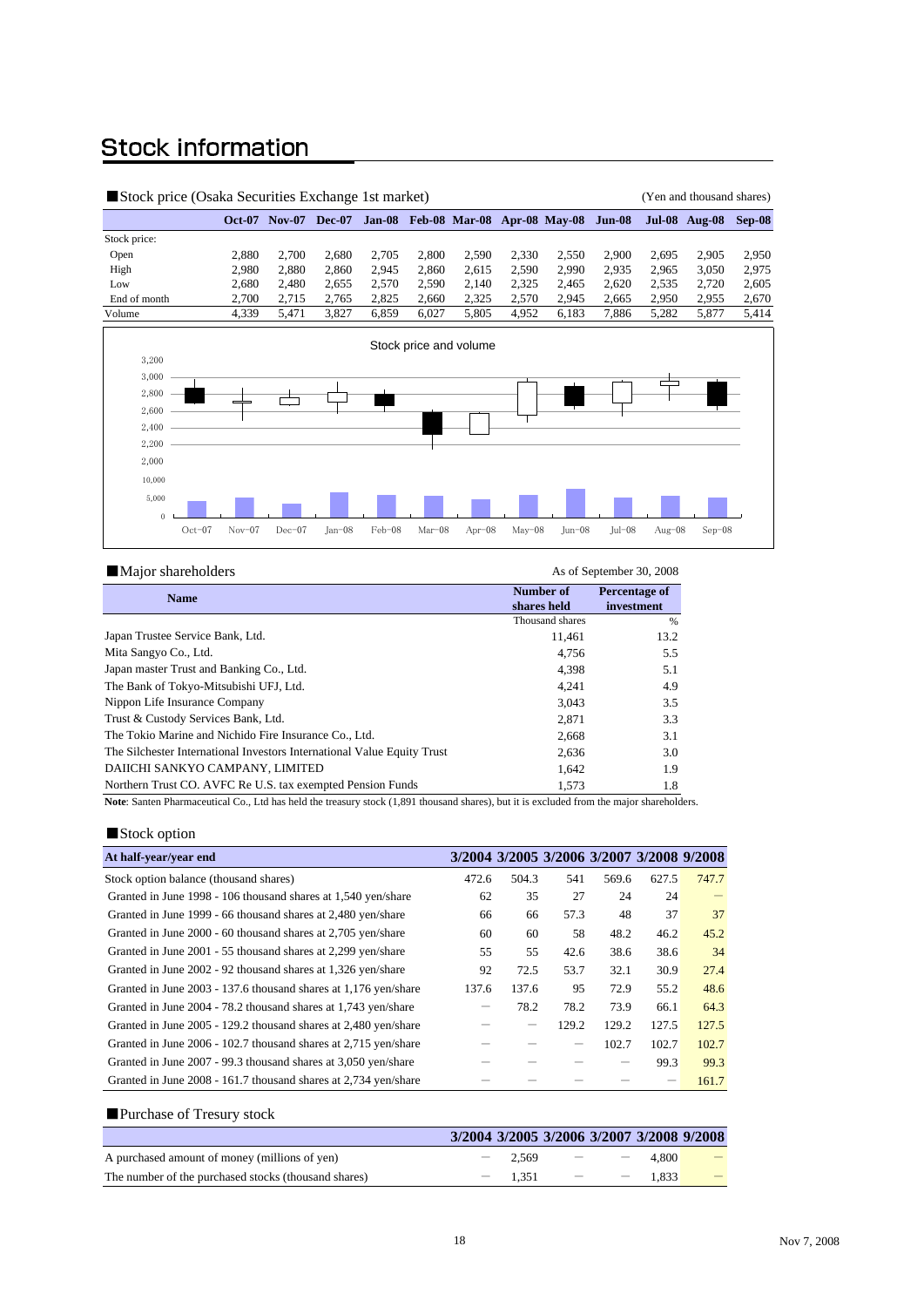

| At half-year/year end        | 9/2006   |             | 3/2007   |             | 9/2007   |             | 3/2008   |             | 9/2008   |             |
|------------------------------|----------|-------------|----------|-------------|----------|-------------|----------|-------------|----------|-------------|
|                              | Thousand | Propor-     | Thousand | Propor-     | Thousand | Propor-     | Thousand | Propor-     | Thousand | Propor-     |
|                              | shares   | tion $(\%)$ | shares   | tion $(\%)$ | shares   | tion $(\%)$ | shares   | tion $(\%)$ | shares   | tion $(\%)$ |
| Financial institutions       | 31,242   | 36.0        | 30,366   | 35.0        | 31,159   | 35.9        | 33.186   | 38.2        | 36,474   | 42.0        |
| City & regional banks        | 4,646    | 5.3         | 4,628    | 5.3         | 4,702    | 5.4         | 4,907    | 5.6         | 4,873    | 5.6         |
| Trust banks                  | 18.561   | 21.4        | 17,049   | 19.6        | 17.068   | 19.7        | 19.133   | 22.0        | 22,428   | 25.8        |
| (concerned in trust works)   | 16,049   |             | 14,538   |             | 14,594   |             | 16,680   |             | 19,957   |             |
| Life and non-life insurance  | 7.898    | 9.1         | 8,470    | 9.8         | 9,111    | 10.5        | 8.924    | 10.3        | 8,718    | 10.1        |
| Other financial institutions | 135      | 0.2         | 217      | 0.3         | 278      | 0.3         | 221      | 0.3         | 455      | 0.5         |
| Securities firms             | 1.129    | 1.3         | 1,486    | 1.7         | 488      | 0.6         | 585      | 0.7         | 924      | 1.1         |
| Other institutions           | 11.989   | 13.8        | 12,375   | 14.2        | 12.851   | 14.8        | 13,014   | 15.0        | 13,003   | 14.9        |
| Foreign investors            | 30,085   | 34.7        | 31,024   | 35.7        | 29,514   | 34.0        | 25,227   | 29.0        | 22,712   | 26.1        |
| Individual investors         | 12,286   | 14.1        | 11,521   | 13.3        | 12.784   | 14.7        | 12,963   | 14.9        | 11,904   | 13.7        |
| <b>Treasury Stock</b>        | 46       | 0.1         | 50       | 0.1         | 53       | 0.0         | 1,888    | 2.2         | 1,891    | 2.2         |
| Total                        | 86,781   | 100.0       | 86,825   | 100.0       | 86,849   | 100.0       | 86,866   | 100.0       | 86,908   | 100.0       |

## ■Breakdown of shareholding by number of shares

## ■Breakdown of shareholding by number of shareholders

| At half-year/year end        | 9/2006                    |                        |                           | 3/2007  |                                             | 9/2007                 |                           | 3/2008  |                                       | 9/2008                 |  |
|------------------------------|---------------------------|------------------------|---------------------------|---------|---------------------------------------------|------------------------|---------------------------|---------|---------------------------------------|------------------------|--|
|                              | Number of<br>shareholders | Propor-<br>tion $(% )$ | Number of<br>shareholders | Propor- | Number of<br>$\frac{1}{2}$ (%) shareholders | Propor-<br>tion $(\%)$ | Number of<br>shareholders | Propor- | Number of<br>tion $(\%)$ shareholders | Propor-<br>tion $(\%)$ |  |
| Financial institutions       | 97                        | 0.8                    | 88                        | 0.9     | 97                                          | 0.7                    | 88                        | 0.6     | 87                                    | 0.7                    |  |
| City & regional banks        | 8                         | 0.1                    | 7                         | 0.1     | 10                                          | 0.1                    | 14                        | 0.1     | 11                                    | 0.1                    |  |
| Trust banks                  | 49                        | 0.4                    | 44                        | 0.4     | 37                                          | 0.3                    | 30                        | 0.2     | 29                                    | 0.2                    |  |
| Life and non-life insurance  | 27                        | 0.2                    | 26                        | 0.3     | 34                                          | 0.2                    | 29                        | 0.2     | 34                                    | 0.3                    |  |
| Other financial institutions | 13                        | 0.1                    | 11                        | 0.1     | 16                                          | 0.1                    | 15                        | 0.1     | 13                                    | 0.1                    |  |
| Securities firms             | 27                        | 0.2                    | 37                        | 0.4     | 42                                          | 0.3                    | 38                        | 0.3     | 34                                    | 0.3                    |  |
| Other institutions           | 214                       | 1.8                    | 133                       | 1.3     | 172                                         | 1.4                    | 150                       | 1.2     | 137                                   | 1.2                    |  |
| Foreign investors            | 276                       | 2.3                    | 306                       | 3.0     | 287                                         | 2.3                    | 268                       | 2.1     | 285                                   | 2.5                    |  |
| Individual investors         | 11.348                    | 94.9                   | 9,451                     | 94.4    | 12.042                                      | 95.3                   | 12.568                    | 95.8    | 10.946                                | 95.3                   |  |
| Treasury stock               |                           | 0.0                    |                           | 0.0     |                                             | 0.0                    |                           | 0.0     |                                       | 0.0                    |  |
| Total                        | 11,963                    | 100.0                  | 10.016                    | 100.0   | 12.641                                      | 100.0                  | 13,113                    | 100.0   | 11,490                                | 100.0                  |  |





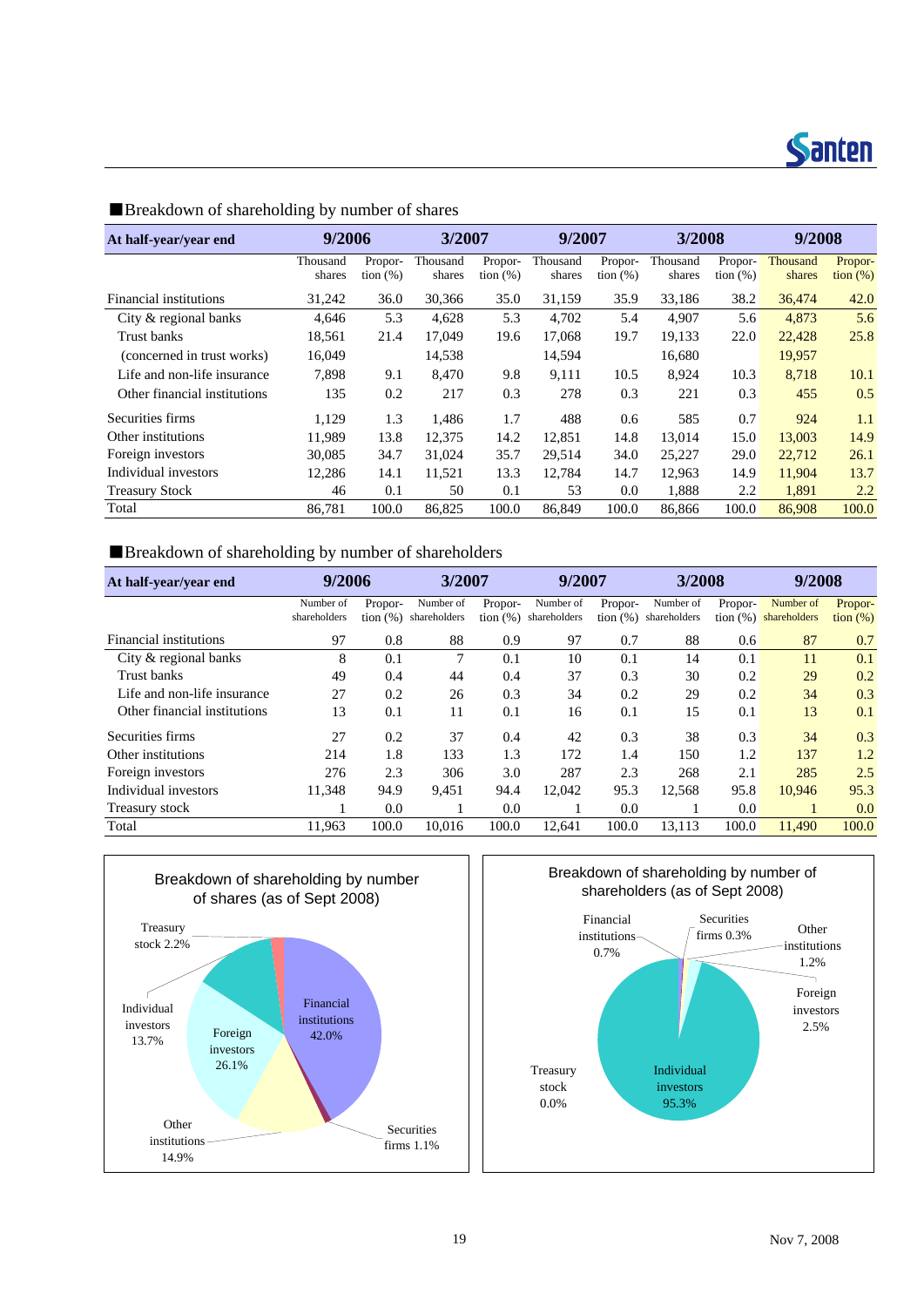## **Consolidated subsidiaries**

## 【Domestic】

| Claire Co., Ltd.              |                                                                        |                 |                                |                     |       |
|-------------------------------|------------------------------------------------------------------------|-----------------|--------------------------------|---------------------|-------|
| Main business                 | Cleaning of antidust and sterilized clothing                           |                 |                                |                     |       |
| Location                      | Shiga, Japan                                                           | Paid-in capital | 90 million yen                 | Equity owned        | 100%  |
|                               |                                                                        |                 |                                |                     |       |
| <b>[Overseas]</b>             |                                                                        |                 |                                |                     |       |
| Santen Holdings U.S. Inc.     |                                                                        |                 |                                |                     |       |
| Main business                 | Holding company for North American businesses and business development |                 |                                |                     |       |
| Location                      | California, U.S.A.                                                     | Paid-in capital | 24,784 thousand US\$           | Equity owned        | 100%  |
|                               |                                                                        |                 |                                |                     |       |
| Santen Inc.                   |                                                                        |                 |                                |                     |       |
| Main business                 | Clinical development of pharmaceuticals                                |                 |                                |                     |       |
| Location                      | California, U.S.A.                                                     | Paid-in capital | 8,765 thousand US\$            | Equity owned        | 100%* |
|                               |                                                                        |                 |                                |                     |       |
| Advanced Vision Science, Inc. |                                                                        |                 |                                |                     |       |
| Main business                 | Research and development, production and marketing of medical devices  |                 |                                |                     |       |
| Location                      | California, U.S.A.                                                     | Paid-in capital | 10 thousand US\$               | <b>Equity</b> owned | 100%* |
|                               |                                                                        |                 |                                |                     |       |
| Phacor Inc.                   |                                                                        |                 |                                |                     |       |
| Main business                 |                                                                        |                 |                                |                     |       |
| Location                      | California, U.S.A.                                                     | Paid-in capital | 10 thousand US\$               | Equity owned        | 100%* |
|                               |                                                                        |                 |                                |                     |       |
| Santen Oy                     |                                                                        |                 |                                |                     |       |
| Main business                 | Development, production and marketing of pharmaceuticals               |                 |                                |                     |       |
| Location                      | Tampere, Finland                                                       | Paid-in capital | 20,000 thousand euros          | Equity owned        | 100%  |
| SantenPharma AB               |                                                                        |                 |                                |                     |       |
| Main business                 | Marketing support of pharmaceuticals                                   |                 |                                |                     |       |
| Location                      | Stockholm, Sweden                                                      | Paid-in capital | 500 thousand S.KR              | Equity owned        | 100%  |
|                               |                                                                        |                 |                                |                     |       |
| Santen GmbH                   |                                                                        |                 |                                |                     |       |
| Main business                 | Marketing of pharmaceuticals and business development                  |                 |                                |                     |       |
| Location                      | Germaring, Germany                                                     | Paid-in capital | 25 thousand euros              | Equity owned        | 100%  |
|                               |                                                                        |                 |                                |                     |       |
|                               | Santen Pharmaceutical (China) Co., Ltd.                                |                 |                                |                     |       |
| Main business                 |                                                                        |                 |                                |                     |       |
| Location                      | Suzhou, China                                                          | Paid-in capital | 2.300 million ven              | Equity owned        | 100%  |
|                               |                                                                        |                 |                                |                     |       |
|                               | Taiwan Santen Pharmaceutical Co., Ltd.                                 |                 |                                |                     |       |
| Main business                 | Import and marketing of pharmaceuticals                                |                 |                                |                     |       |
| Location                      | Taipei, Taiwan                                                         | Paid-in capital | 42,000 thousand Taiwan dollars | Equity owned        | 100%  |
|                               |                                                                        |                 |                                |                     |       |
|                               | Santen Pharmaceutical Korea, Co., Ltd.                                 |                 |                                |                     |       |
| Main business                 | Import and marketing of pharmaceuticals                                |                 |                                |                     |       |

\* Indirect investment through Santen Holdings U.S. Inc.

Location Seoul, Korea Paid-in capital 1,500,000 thousand won Equity owned 100%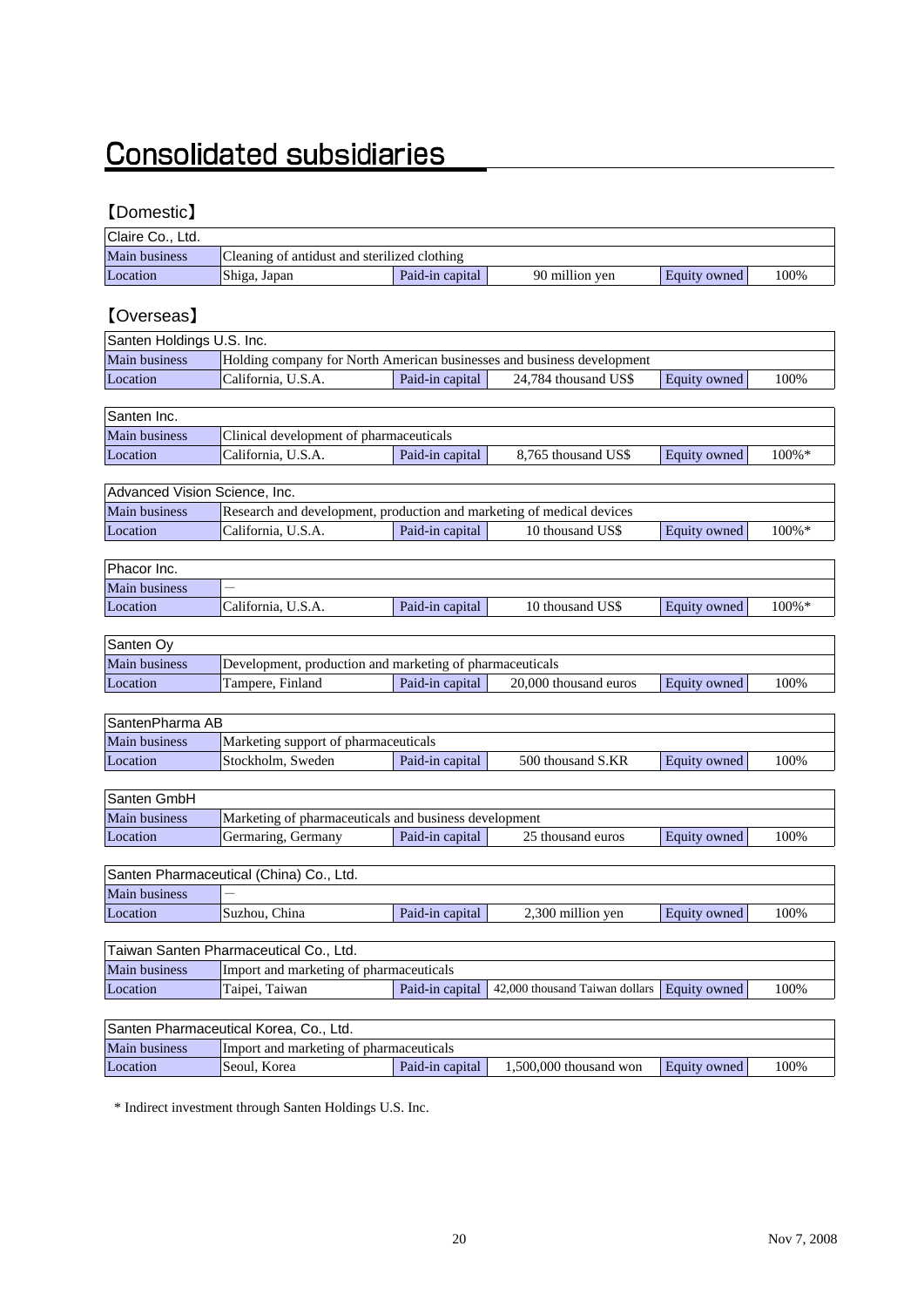## **News releases**



## **News releases during April 2008-September 2008**

For details, please refer to our Web site (http://www.santen.co.jp/en/).

(Date) (Summary)

**2008**

### **7-May Santen Oy Receives Marketing Authorization for its Glaucoma and Ocular**

## **Hypertension Treatment, TAFLOTANTM in Denmark**

Santen Oy, a wholly owned subsidiary in Finland, Tampere, received the marketing authorization for its new glaucoma and ocular hypertension treatment drug TAFLOTAN (development code: DE-085, generic name: Tafluprost) in Denmark on April 30, 2008.

**23-May Santen to Issue Stock Acquisition Rights to the Directors for the Purpose of Granting Stock Options**

### **Santen to Issue Stock Acquisition Rights to the Corporate Officers for the Purpose of Granting Stock Options**

Santen's Board of Directors on May 20, 2008 adopted a resolution to issue rights to subscribe for new shares as stock options without consideration to Santen directors and corporate officers. The resolution was approved at the 96th Annual General Meeting held on June 25, 2008.

**2-Jun Santen Files Manufacturing and Marketing Approval for Corneal and Conjunctival Epithelial Disorder Treatment DE-089 (JAN: Diquafosol sodium)**

> Santen Pharmaceutical Co., Ltd. filed manufacturing and marketing approval for its corneal and conjunctival epithelial disorder treatment DE-089 (JAN: Diquafosol sodium) to the Japanese Ministry of Health, Labour and Welfare on May 30, 2008.

### **2-Jun Santen and Macusight Annouce Collaboration and License Agreement for Sirolimus in Ocular Diseases and Conditions**

Santen Pharmaceutical Co., Ltd. and MacuSight, Inc. entered into a research and development collaboration and license agreement for the Japanese and Asian development and commercialization of sirolimus for the treatment of ocular diseases and conditions including wet age related macular degeneration (wet AMD) and diabetic macular edema (DME). Sirolimus, ordinaly known as rapamycin, is a highly-potent, broad-acting compuond that has demonstrated the ability to combat a broad range of

### **10-Jun Revision of Performance Forecast**

Santen Pharmaceutical Co., Ltd. revised its performance forecasts for the first half and full year of fiscal 2008, which were announced on May 8, 2008.